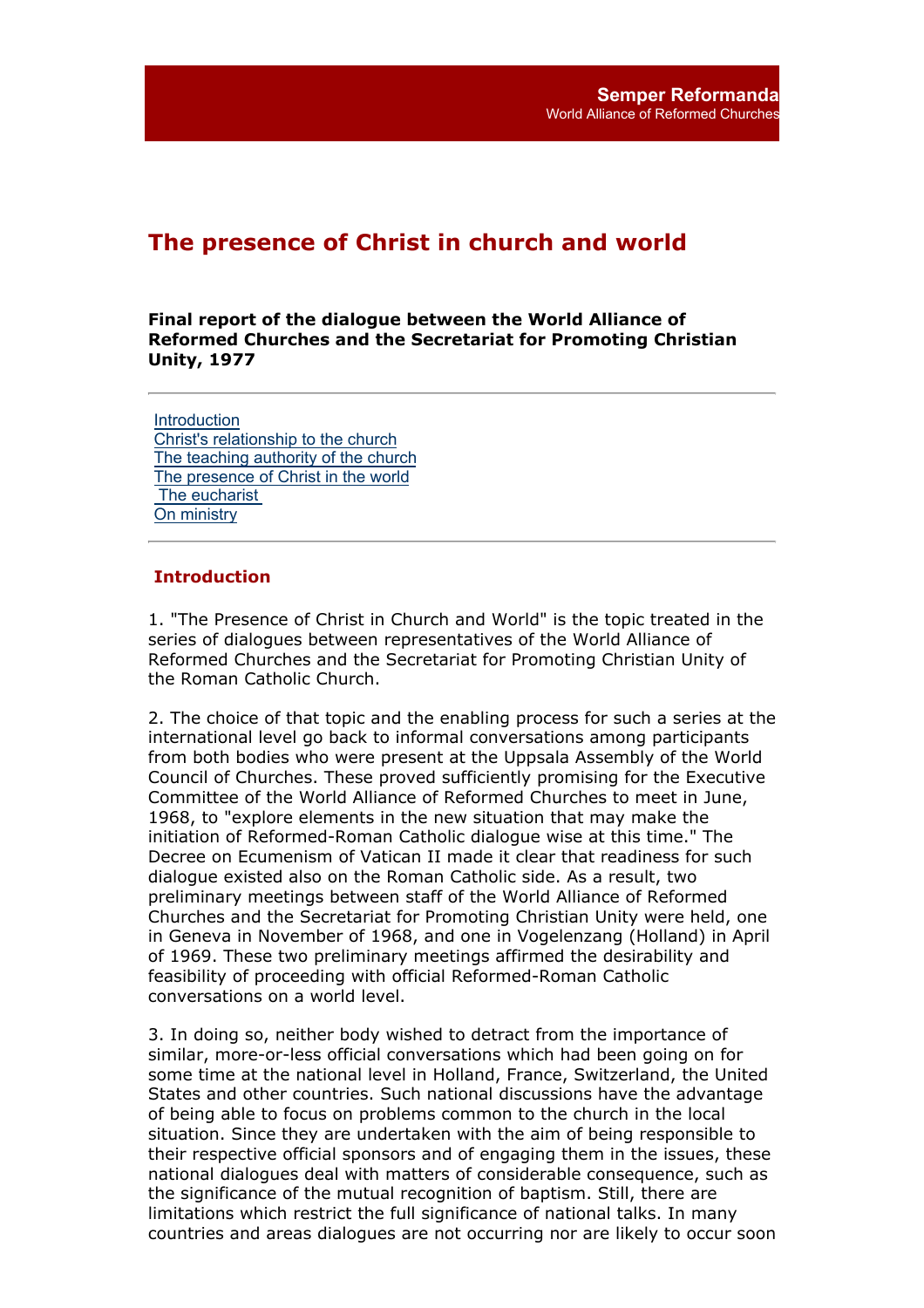- areas, for example, where Christians are persecuted or where either Reformed or Roman Catholics are a restricted minority, or in areas where both find themselves in a society which severely discourages reconciling conversations among Christian bodies. Even where there are national dialogues, they often are conducted independently of other conversations going on between the same bodies in other contexts, which leads to much unnecessary duplication. Moreover, because of the world-wide implications of some of the issues under discussion, and because of the need to influence the centres of universal authority and coordination, it was felt that the international dialogues were called for as ways of exploring new avenues in Reformed-Roman Catholic relations and of making wider use of the results already being obtained at the national level. It is therefore understood that the dialogues at various levels are complementary.

4. In deciding to proceed with these official conversations at the international level, both Roman Catholic and Reformed officials were mindful of the utility of bilateral consultations with other partners then underway. These would not be duplicated, though, since there are tensions which are peculiar to the relations between these two traditions. Both parties were convinced that by addressing the other in these bilateral consultations they would be exercising a responsibility each feels for the other and which both feel would be mutually enriching. Both parties were strongly motivated by the need to keep the discussions in the broader perspective of how these would advance their common concern to manifest the relevance of Christ in the world today.

5. The Geneva meeting in November of 1968 chose for the session in Vogelenzang the theme "The Presence of Christ in Church and World" "...because it seemed to heave a bearing not only on the ultimate salvation of man but also on his life and happiness here and now. It was also expected that the discussion on the presence of Christ in church and world, especially the meaning of his saving humanity, would tend to bring to light the differences between the two communions and that an honest appraisal of these differences could help the two traditions to overcome them and discover together what they must do in order to become more credible in the eyes of the world"(Joint Report, Vogelenzang, April 17-19, 1969).

6. The expectations for this theme were borne out. Its discussions at Vogelenzang uncovered a need to attend to three traditional problems related to the central one of understanding the Lordship of Christ today: Christology, ecclesiology, and the attitude of the Christian in the world. Though the problems are traditional ones, the church confronts them in a new form today: the historical conditions which shaped their earlier formulations have radically changed, developments in the secular world cry for urgent attention, and the findings of the historical sciences and biblical exegesis demand new perspectives on inherited positions. So fruitful and demanding were the results of the initial exploration of this theme that it was mandated as the theme for the subsequent official conversations which began in Rome in April of 1970. The sub-topics of the series were; "Christ's Relationship to the Church" (Rome, Spring, 1970), "The Teaching Authority of the Church" (Cartigny, Switzerland, Spring 1971), The Presence of Christ in the World" (Bievres, France, Winter, 1972), "The Eucharist" (Woudschoten-Zeist, The Netherlands, Winter, 1974), and "The Ministry" (Rome, March, 1975). (For details of themes, sub-themes, authors and participants see Appendix.)

7. Each delegation to these meetings was comprised of five permanent members, a staff person from each sponsoring office, and one consultant from each communion, appointed for his special expertise in the subject under consideration at a given session. The names of the regular teams,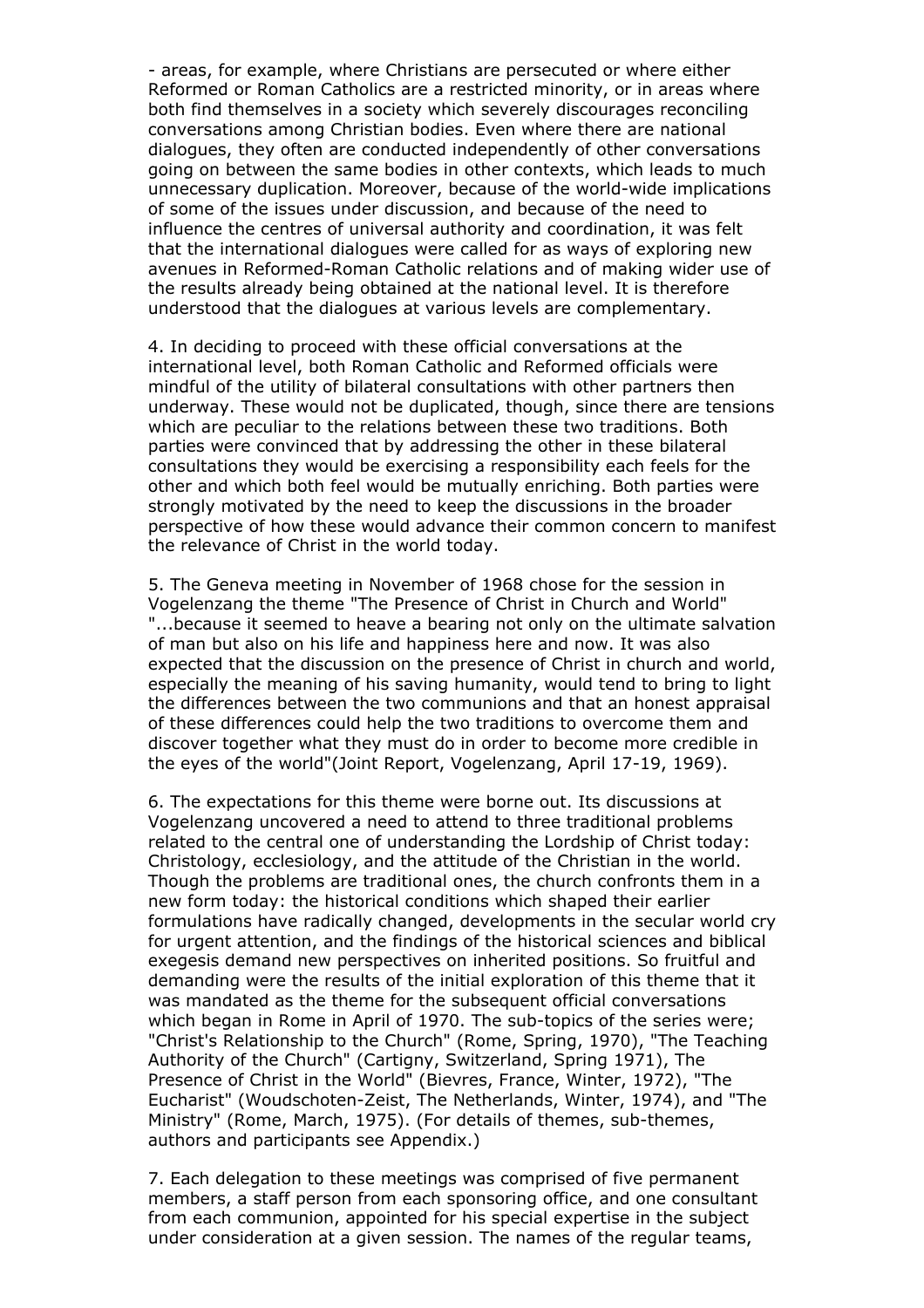the special consultants and the staff persons involved are listed at the end of this report.

8. Each meeting lasted five days and followed a regular pattern. Four position papers, two from each team, circulated in advance. Each of these papers was discussed in plenary, and subcommittees were appointed to bring to the plenary a report which summarized the initial discussion of these position papers. The whole consultation then went through these reports, discussed again the issues which were raised by them, and then came to a common statement which summarized the findings of that particular session.

9. The initial step in the conversations was a matter on many issues of listening carefully to one another in order to discern what lies behind the different terminologies to which we have grown accustomed. It was not the purpose of these sessions consciously to work toward specific recommendations on the topics assigned them. Rather, the task was to locate the present convergence, continuing tensions, and open questions which emerged from the process just described. The several reports on each session were therefore more descriptive than prescriptive. The discussions were based on position papers which deliberately sought to break new ground on the topic under consideration; while the discussions were notably marked by theological perspectives which transcended predictable confessional alignments, it was understood that whatever concrete recommendation might arise from the final report would simply be the result of this process of critical inquiry and discussion.

10. After each meeting, a press release, the wording of which was agreed to by both delegations, was issued, but it was decided that it was best to wait until the final report, covering the whole series, was ready before publishing in any detail the results on the several discussions. At the conclusion of the fifth session, a committee was appointed to prepare a draft of the final report which was referred again to the permanent members of the conversations, who met in Rome, 21-26 March 1977, and agreed the final report, which with recommendations went to the World Alliance of the Reformed Churches and the Secretariat for Promoting Christian Unity.

11. The final report, presented here, deliberately refrained from any attempt at a synthesis and offers instead the agreed revision of the five separate reports with which each session was invariably concluded. The official report in its final form represents the common mind of those engaged in the various steps of its formulation and acceptance. It cannot, however, reproduce all the diversity of styles, plurality of theological method, heat of conviction and novelty of insight which went into the position papers and their discussion.

12. It will be seen that during its working sessions the Commission's method was determined, among other things, by the desire in the case of each separate theme to produce a survey of the degree of agreement, disagreement and unresolved issues. But as we see it, the value of these discussions does not lie only in their necessarily provisional "results". What the authors of the report hope, rather, is that the readers may let themselves be drawn into the inner dynamic of the movement which gripped us from our very first meetings and never ceased to do so. The way was long and difficult and sometimes it seemed to be leading nowhere. Even though the following pages occasionally may still reveal certain inconsistencies, obstacles, reactions and surprises, we felt it impossible to eliminate these realistic features completely. But the intercessions of many, our prayers together in the name of Jesus,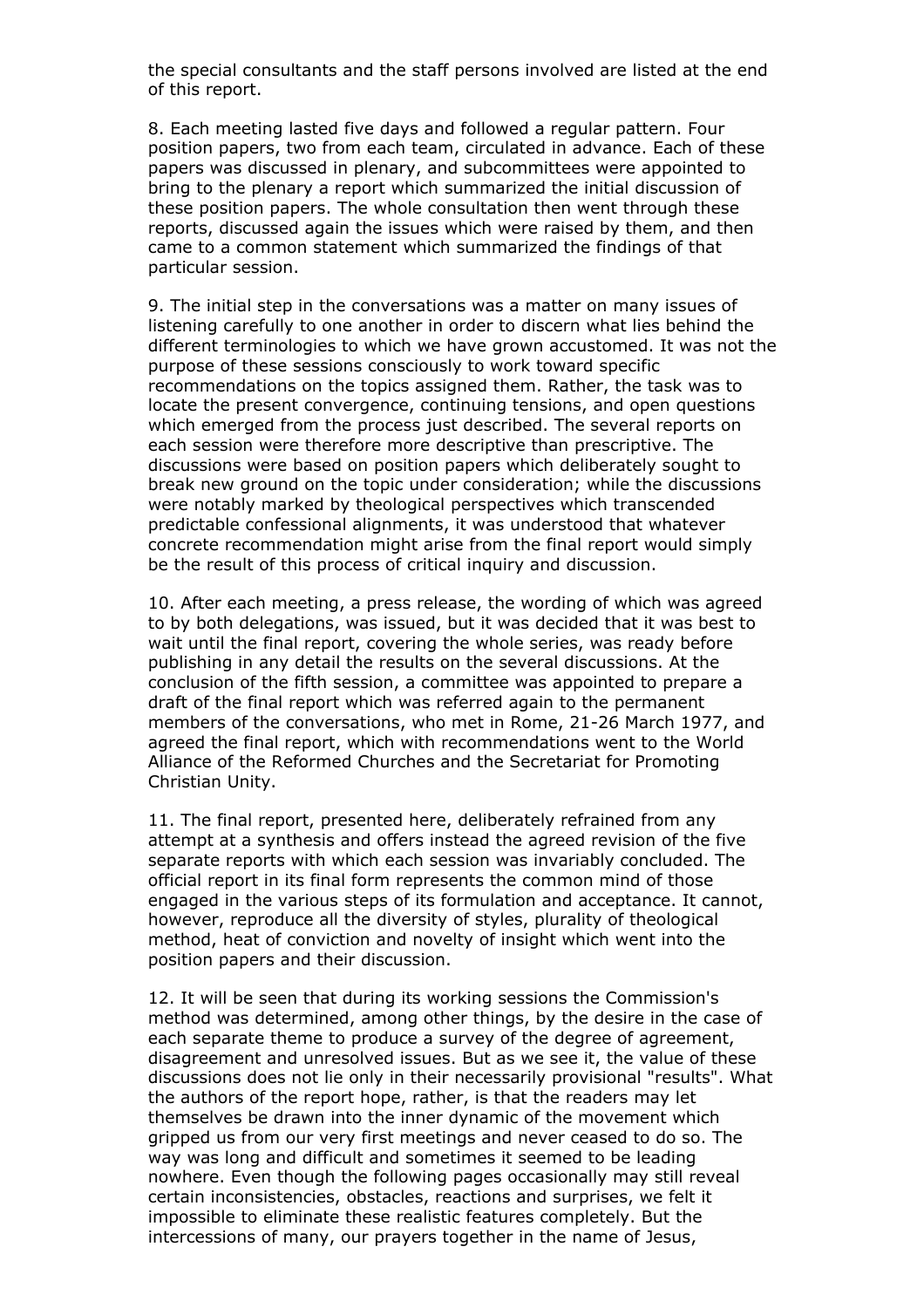deepening trust, brotherly patience, scholarly seriousness, will to persist, to continue to listen to each other, not infrequently also a touch of hilarity - these things were all part and parcel of the experience which was given us with our discoveries and which can be only imperfectly reflected in the record of our discussions.

## **Christ's relationship to the church**

## **Response to Christ's Unifying Action**

13. The starting point of these discussions was the recognition that, in Jesus Christ, God has made joint cause with sinful humanity and aims at the renewal of the world. Therefore all those who are connected with the name of Jesus Christ have the joint task of bearing witness to this gospel.

## **The riches of Christ and the wealth of witnesses**

14. Since in Christ "the complete being of the Godhead dwells embodied" (Col 2.9), there is necessarily a wealth of witnesses - which is what we actually find in the New Testament - in order that something at least of "the unfathomable riches of Christ" (Eph 3.8) may be passed on. Thus the mission and task of Jesus, which are authoritative for the church of every age and culture, including our own today, are reflected in a witness which has been characterized by choice and variety since the apostolic beginnings.

## **Some of the norms of the church, according to the New Testament**

15. Norms for the belief and practice of the church are not simply to be found in isolated proof-texts or in clearly discernible primitive patterns, but in the New Testament considered as a whole and as testimony to the divine purpose and mission for Israel, for the church and for all humanity. In this respect, New Testament theology reckons with the content of the promise contained in the history of God's covenantal dealings with his people in the Old Testament.

16. There was complete agreement in presenting ecclesiology from a clear christological and pneumatological perspective in which the church is the object of declared faith and cannot be completely embraced by a historical and sociological description.

There was also agreement in presenting the church as the "body of Christ" (cf. 1 Cor 12, 12 f. 27; Eph 5.30). The Apostle Paul's description of the church as the body of Christ presupposes knowledge of the death, resurrection and exaltation of the Lord. The church exists therefore as the body of Christ essentially by the Holy Spirit, just as does the exalted Lord. Stress was laid, however, on the complementary character of other images, particularly that of the bride (cf. Eph 5.25-32), which warns us against any absolute identification.

17. Theological language is largely metaphorical because the metaphor is an indispensable way by which to understand and speak about realities which otherwise cannot be understood and expressed. A caveat was entered against any suggestion that theological language is to be understood exclusively as metaphorical language. The illegitimacy of any absolute identification is shown by other passages which interpret the body of Christ as a picture for the church united in Christ's name (Rom 12.5). It came as a surprise to us to observe that the decisions we are faced with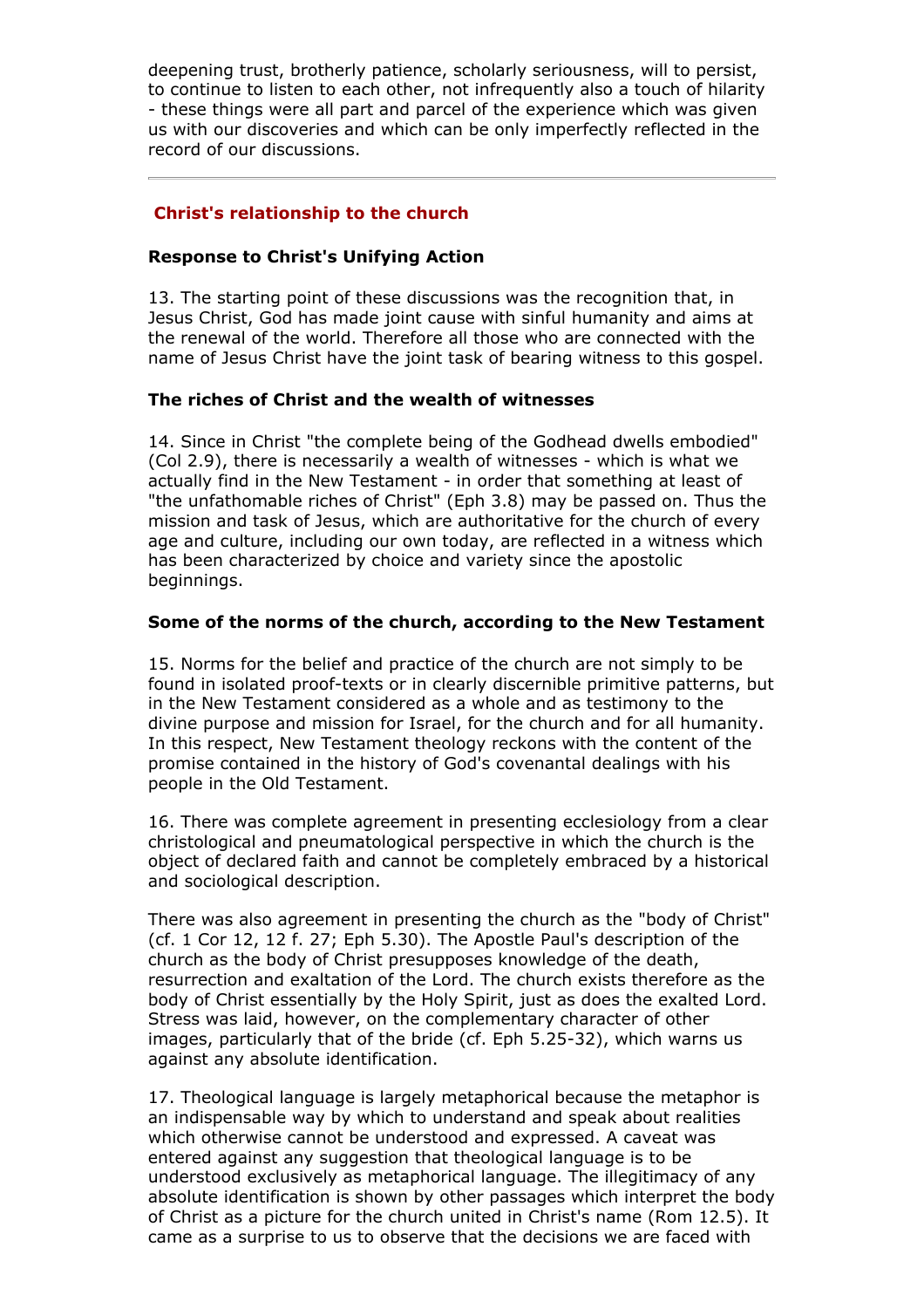today did not always correspond to our confessional boundaries.

## **The constantly differing form**

18. Apart from the essential characteristics just presented which are *de rigeur* for every period and culture, the church assumes different forms depending on the historical heritage it carried with it and the social and cultural situation in which it is set and in which it grows. Traces of a certain development are already discernible in the New Testament. It was fully agreed that the essential characteristics of the one church assume concrete form in a variety of patterns already in the New Testament. It is correct to consult the Bible for theologies of the nature of the church which will serve as starting points for inferring the broad outlines of a church constitution and for examining whether the present ecclesiastical structures correspond to it. This applies, for example, to the meaning of "local church." In New Testament times a local district was a quite restricted geographical area, while in a highly technological society what is meant by local is considerably broader. But both Roman Catholic and Reformed agreed that the church catholic is really represented and exists in the local church.

19. When it comes to the correct use of the New Testament in material for contemporary doctrines of the church and ministry, it was further recognized that difficulties are not to be easily overcome by taking only some parts of the New Testament as normative while relegating other parts to a secondary position. Christ discloses himself under the conditions of historical relativity. Theology must undertake the difficult task of seeking the normative within the relative, and of applying what is thereby found to the concrete realization of the church in different historical situations.

20. Theology, whether Reformed or Roman Catholic, cannot rest content with a gap between exegetical research and church doctrine. No long-range progress in any ecumenical dialogue can be expected which does not deal with that gap. With respect, however, to such a question as that of the relation between, on the one hand, the results of historical criticism on the direct role of Jesus Christ in the origin of the church, and, on the other hand, the acceptance of such a role by believers, it was not agreed by all that the problem is only one of a gap between exegetical research and church doctrine. Some maintained that, in this case, we have to do rather with a distinction between using the New Testament as historical source and accepting the New Testament as witness. This does not mean that for the faithful the quest for the historical Jesus is made superfluous by a preoccupation with a supposedly different Christ of faith; it means that the New Testament witness itself comprises a plurality of witnesses and various interpretations of the one Christ event.

#### **In the service of Christ for the world**

21. In the community of Christians all the members are personally bound to Christ and therefore under obligation to serve Him. Office-bearers (see chapter on "Ministry" below) are also members of the body who at one and the same time serve the Lord and the community in order to fulfil their mission in the world.

22. The church does not keep aloof from the world. On the contrary, it is part of the world. As such it attests the efficacy of its Lord's word and work. At the same time it is an anticipatory announcement of what Jesus has destined for all men. In this sense the church exists wholly for the world and even in its weakness is the salt of the earth (cf. Mt 5.13).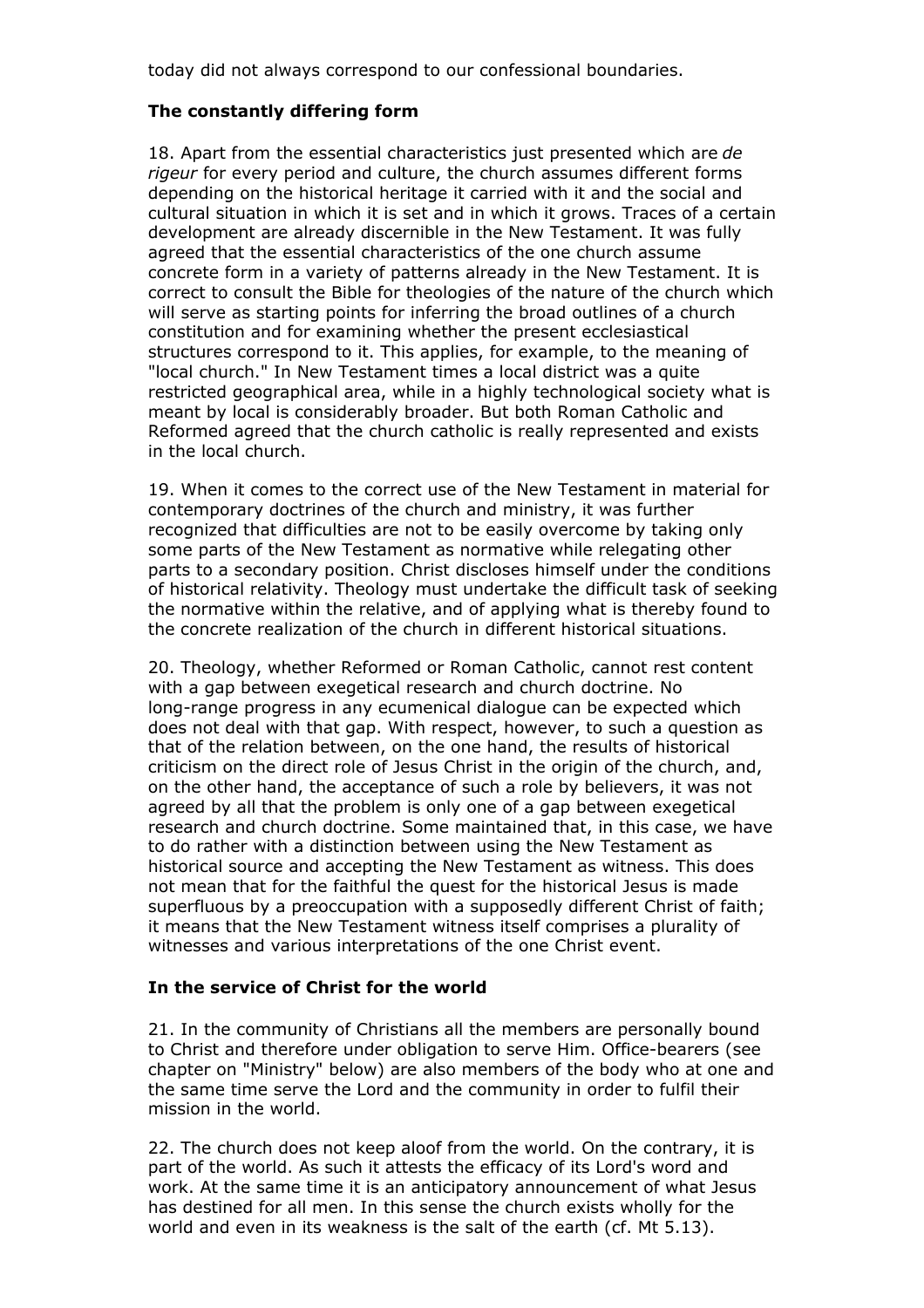23. We were all agreed that the ethical decisions which necessarily follow from the gospel of the Kingdom of God and the believing acceptance of this gospel extend also to the realm of politics. In both confessions there were those who inclined to place greater emphasis on the need for a certain caution and those who stressed the need to derive concrete political decisions from the New Testament message and the possibility of doing so.

## **The teaching authority of the church**

24. We are agreed that the church has its authority to the extent that it listens to the Word Christ speaks to it ever afresh.

In the history of the church, the difference between Catholics and Reformed has always focused on the alternative: "Scripture and Tradition" and "Scripture only". Catholics stressed the need for and the authority of the church's teaching office in the interpretation of Scripture, whereas the Reformed declared that scripture interprets itself and, as God's Word, must be strictly distinguished from all human tradition, desiring in this way to do justice not only to the doctrine of justification but also to the total witness of the Old and New Testaments.

## **Holy scripture**

25. Both on the Catholic and on the Reformed side today, the problem is no longer presented in terms of the battle lines of post-Tridentine polemic.

Historical research has shown not only how the New Testament writings are themselves already the outcome of and witness to traditions, but also how the canonization of the New Testament was part of the development of tradition.

Since the Second Vatican Council, Catholic teaching has stressed the very close connection between scriptureand tradition: "springing from the same divine source, both so to speak coalesce and press towards the same goal" (*Dei Verbum*, 9). Scripture and tradition thus constitute "the one holy treasure of the Word of God bequeathed to the Church" (*Dei Verbum*, 10) with a special dignity attaching to the scriptures because in them the apostolic preaching has been given especially clear expression (cf. *Dei Verbum*, 8).

In the light of these facts, the customary distinction between scriptureand Tradition as two different sources which operate as norms either alternatively or in parallel has become impossible.

26. We are agreed that as *creatura Verbi* the church together with its tradition stands under the living Word of God and that the preacher and teacher of the Word is to be viewed as servant of the Word (cf. Lk 2.1) and must teach only what the Holy Spirit permits him to hear in the Scriptures. This hearing and teaching takes place in a living combination with the faith, life and, above all, the worship of the community of Christ.

We are agreed that the development of doctrine and the production of confessions of faith is a dynamic process. In this process the Word of God proves its own creative, critical and judging power. Through the Word, therefore, the Holy Spirit guides the church to reflection, conversion and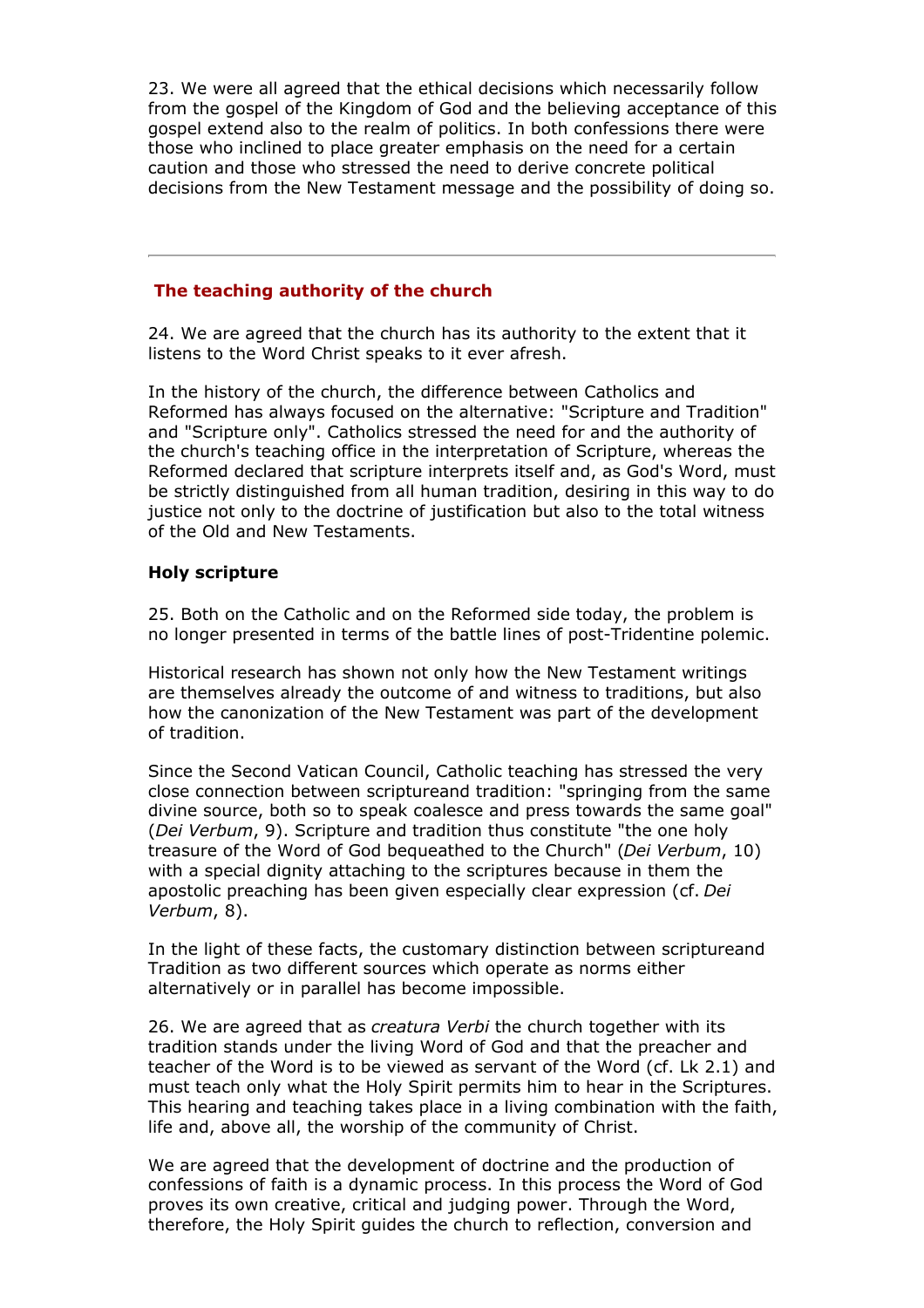reform.

27. Since we approach our dealings with the Scriptures from our own particular tradition, in each case, we tend to hear God's Word in different ways: we understand even central affirmations from different standpoints and emphasize them in different ways.

Since scripture is clothed in the language and concepts of the ancient world and is related only indirectly to our modern problems, all churches must perforce go beyond the immediate letter of scripture.

In addition there is the internal diversity of Holy Scripture with which we are more closely familiar today.

For all these reasons the church is compelled and obliged constantly to reinterpret the biblical message.

28. In this area of interpretation different forms of tradition have been developed, the legitimation of one's own particular practice occasionally providing one of the motivating elements. On the whole the Reformed sought a direct support for their doctrine in the apostolic witness of scripture, whereas the Roman Catholic Church perceived the apostolic witness more strongly in the life of faith of the whole church, in the measure that it constantly strove in the course of the centuries to apprehend the fullness of the divine truth (cf. *Dei Verbum*, 8).

This difference in attitude may rest on a difference in pneumatology: Catholic thought is primarily sustained by confidence in the *continuing* presence of the Holy Spirit, whereas the Reformed Church experiences the presence of the Spirit as a *constantly renewed* gift of the ascended Lord.

29. In the Reformed churches, the so-called "Scripture principle", i.e. the confidence that the Word of God constantly creates the understanding of itself afresh, postulates in the life of the church a carefully maintained relationship between the theologically trained servant of the Word and the theologically informed, responsible total community.

30. The Catholic Church stresses within the community the special service of those who with the aid of the Holy Spirit accept pastoral responsibility and must also make provision, therefore, for the right interpretation and proclamation of the Word of God.

## **Canon**

31. The conviction of the church is that it hears the voice of the living Lord which also speaks today out of the writings of the apostles and prophets. Since it is the same Holy Spirit who inspired the authors of the sacred books and who enlightens the church's readers today, the church has the promise of hearing God's Word from the Bible even today and tomorrow.

32. The scriptures were accepted by the ancient church because these writings attested the living tradition of the gospel (summed up in the so-called *regula fidei*) because they were written by the apostles as eyewitnesses or by their disciples, handed down by the church which itself has an apostolic origin. In accordance with both the Catholic and the Reformed tradition, the church played its part in the process whereby the canon was formed, even if we cannot define this part more precisely.

In the light of this common understanding, the traditional controversy as to whether canonization was the decision of a "possessing" church or the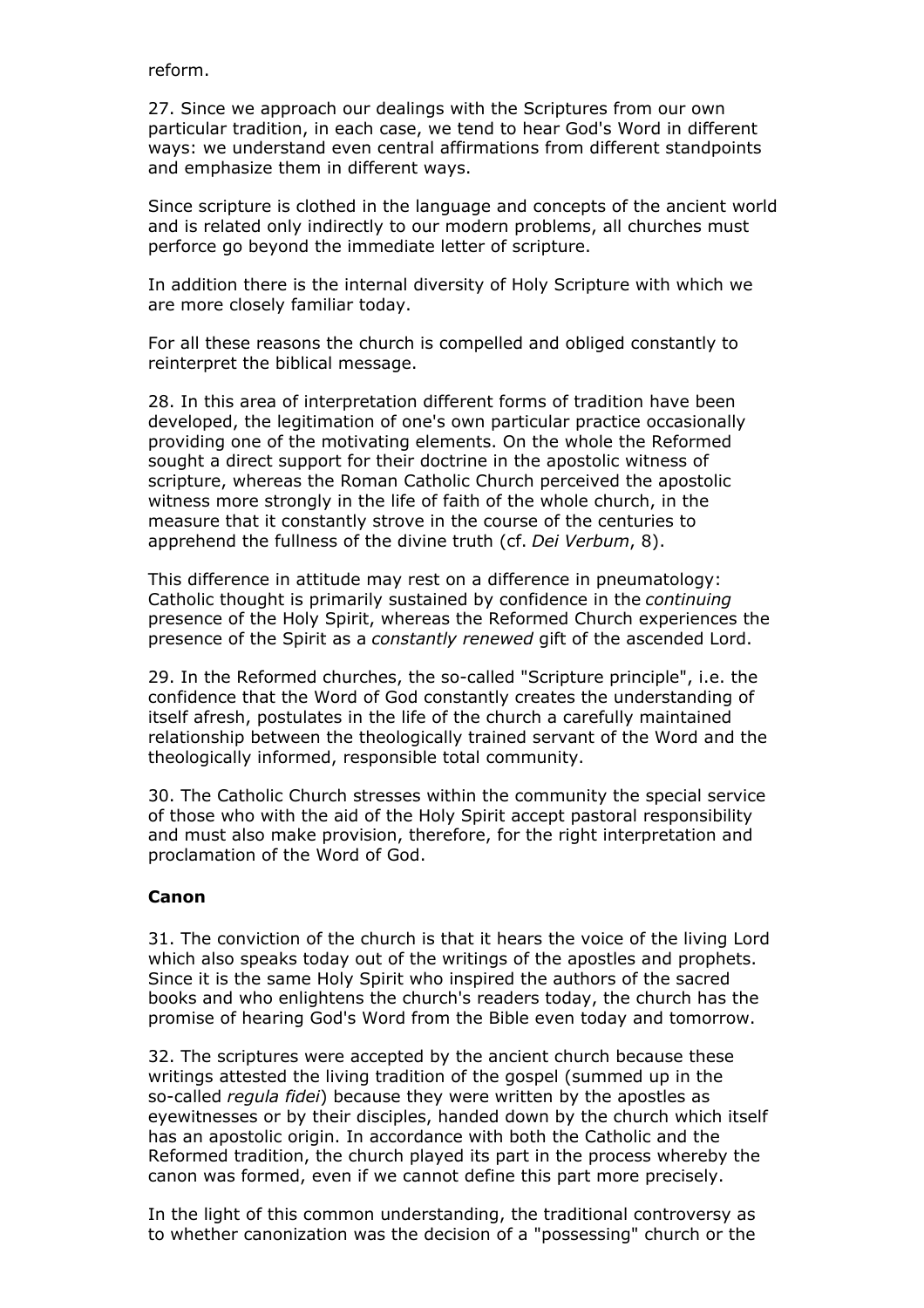receiving recognition of an "obeying" church is out of date.

33. The ancient church took the view that the different voices speaking in the Canon can and should come to expression side by side in the church, since despite their differences, they all point to the same centre, namely to salvation in Jesus Christ.

The apostolic witness has primary significance therefore. It remains a continuing task of both churches to explicate and to ensure respect for the not merely historical but also theological precedence of the apostolic period.

#### **Confessions**

34. Raising the question whether the establishment of the confession of faith is for the church a creative activity or an advance in its perception of the fullness already given, we noted once again that the dialogue was made more difficult by questions of terminology, since the term "confession of faith" occupies a different position in our two traditions and we recognized the importance of remembering the different functions which confessions of faith can have in the church and in society.

35. We tried, nevertheless, to bring out certain points of convergence and to identify, too, the different and opposing positions.

For its witness in the world, the church must always express its faith by confessions in which it interprets the Word of God in the language of today, a task which is never completed. Such a confession of faith is always the expression of an experience of salvation as lived in the church at a given moment of its history.

36. The history of Christian doctrine presents us with a process of constant interpretative efforts with discontinuous stages of restructuring, each of which represents the church's effort to reformulate its faith in a particular age and cultural environment. But this discontinuity of structuring is not opposed to a homogeneity of meaning: the transcendence of this meaning is thus emphasized in relation to these formulations. In consequence none of the proposed formulations is definitive in the sense that there will never be any need for a new interpretation in a new social and cultural situation. The more so since the inexhaustible riches of the revelation deposited in scriptureconstantly compel us to return to the foundation event to discover again and again in it new aspects unsuspected by previous generations.

37. For the Catholics, the affirmations of the past are normative as guides for subsequent reformulations. For the Reformed, they have a real positive value which is nevertheless subordinate to the authority of scripture.

So far as instruction is concerned, for the Reformed it is the community as a whole which is responsible and which delegates qualified people; whereas for the Catholics there is a distinctive responsibility of the pastoral ministry: the latter is rooted in the believing community but does not derive its authority from an act of delegation on the part of the latter.

38. Practice, however, often differs somewhat from theoretical affirmations, either because these are illegitimately hardened or because in fact compensatory elements play a part. Among the Reformed there are people, whether or not invested with official authority, who in fact play a considerable role. Among the Catholics stress is laid on the importance of the "sense of faith", common to the whole of the believers, by which they discern the word of God and adhere to it (cf*. Lumen Gentium*, 12), and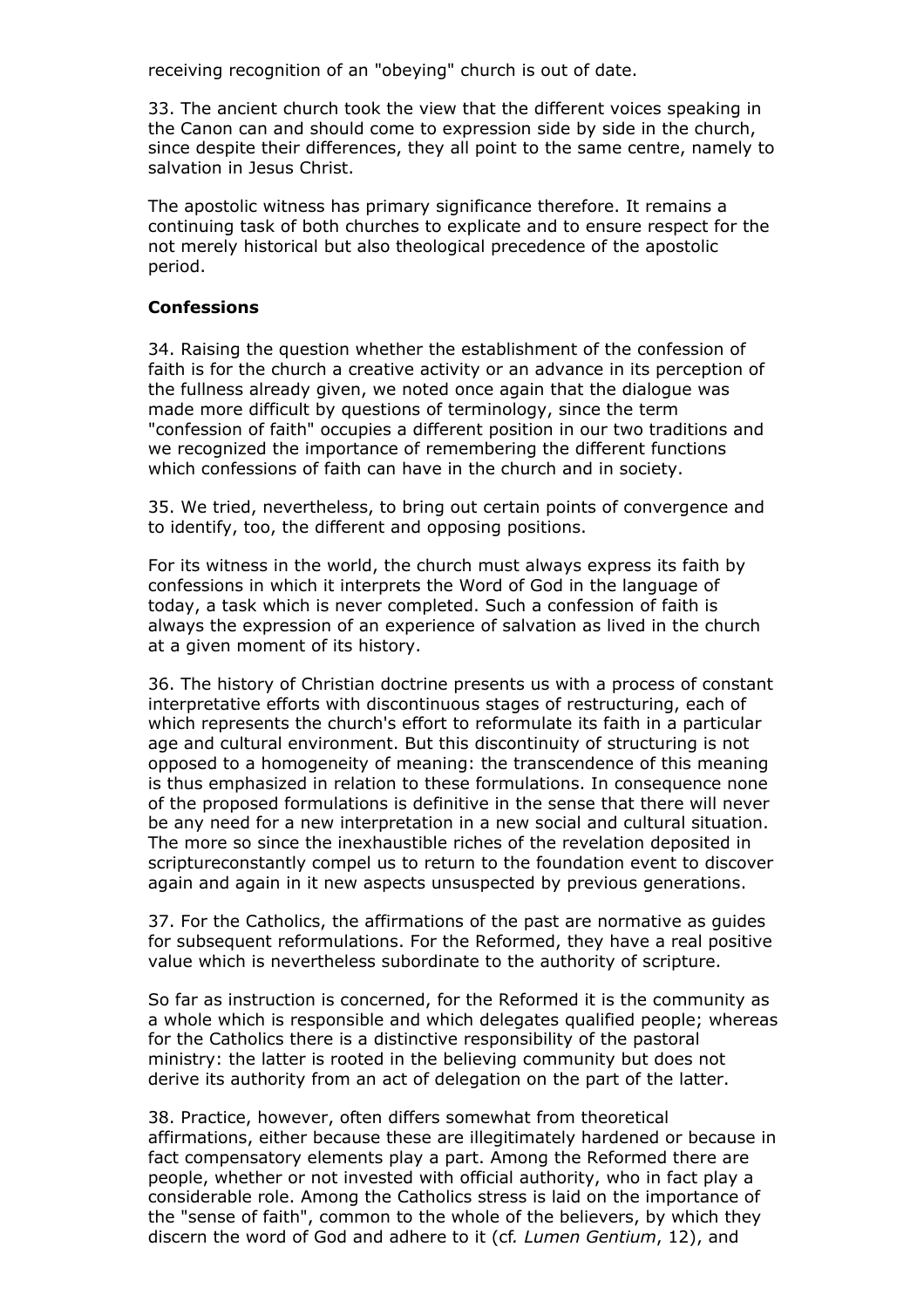which finds concrete expression in, among other things, the actual "reception", constantly renewed, of councils and the decisions of the teaching authority.

# **Infallibility**

39. Whereas the Reformed note that the expression "the infallibility of the church" is almost never used in their tradition, Catholics note for their part that this word is relatively a recent one in theological terminology and seems hardly a happy term because of the maximizing interpretation to which it often gives rise. As for the theology of infallibility, apart from the fact that too often there has been a tendency to reduce the question of the infallibility of the church to the particular problem of the infallibility of the Pope, and even to a certain manner of exercising this latter, it should be stated that it has been developed into a one-sidedly juridical problem which makes it all the more irreconcilable with Reformed thinking. We are nevertheless able to formulate a certain viewpoint in common.

40. The promise made by God to the church is this: God remains faithful to his covenant and, despite the weaknesses and errors of Christians, he makes his Word heard in the church.

41. Catholics hold that God's faithfulness to his church necessarily means that when the People of God unanimously declares that a doctrine has been revealed by God and therefore demands the assent of faith, it cannot fall into error. And in particular that those who have been specially charged with the teaching mission are protected by a special charisma when it is a matter of presenting the revealed message. "The bishops taken in isolation do not enjoy the prerogative of infallibility; yet, even though dispersed throughout the world and conserving the bond and communion between them and with the successor of Peter, when in their authentic teaching concerning questions of faith and morals they declare with full agreement that it is necessary to support unhesitatingly such and such a point of doctrine, they then announce infallibly the teaching of Christ. This is all the more evident when, assembled in an ecumenical council, they teach and decide on questions of faith and morals for the whole church; and their definitions must be adhered to in the obedience of faith" (*Lumen Gentium*, 25).

This is equally the case when the bishop of Rome, in the rare cases specified by Vatican I, expressed himself *ex cathedra*. Nevertheless, what has just been said does not imply that all the expressions chosen are necessarily the best available nor again that the ecclesial authorities enjoy this charisma in a permanent manner or that they cannot be mistaken in a certain number of affirmations on which they do not commit themselves fundamentally.

42. The Reformed rejection of any infallibility which is accorded to men derives from a repugnance to bind God and the church in this way, in view of the sovereignty of Christ over the church and of the liberty of the Spirit, a repugnance strengthened by the experience of frequent errors and resistances to the Word on the part of the church. In addition there is a fear lest confidence in the infallibility of a formulation should distort the personal character of faith in the living Christ; further, the fact that many Reformed take the resistance of man to the Spirit of God so seriously today that any assertion of the infallibility of the church becomes impossible. Apart from that, for Reformed sensibility, any claim to infallibility in the modern world represents an obstacle to the credibility of the proclamation.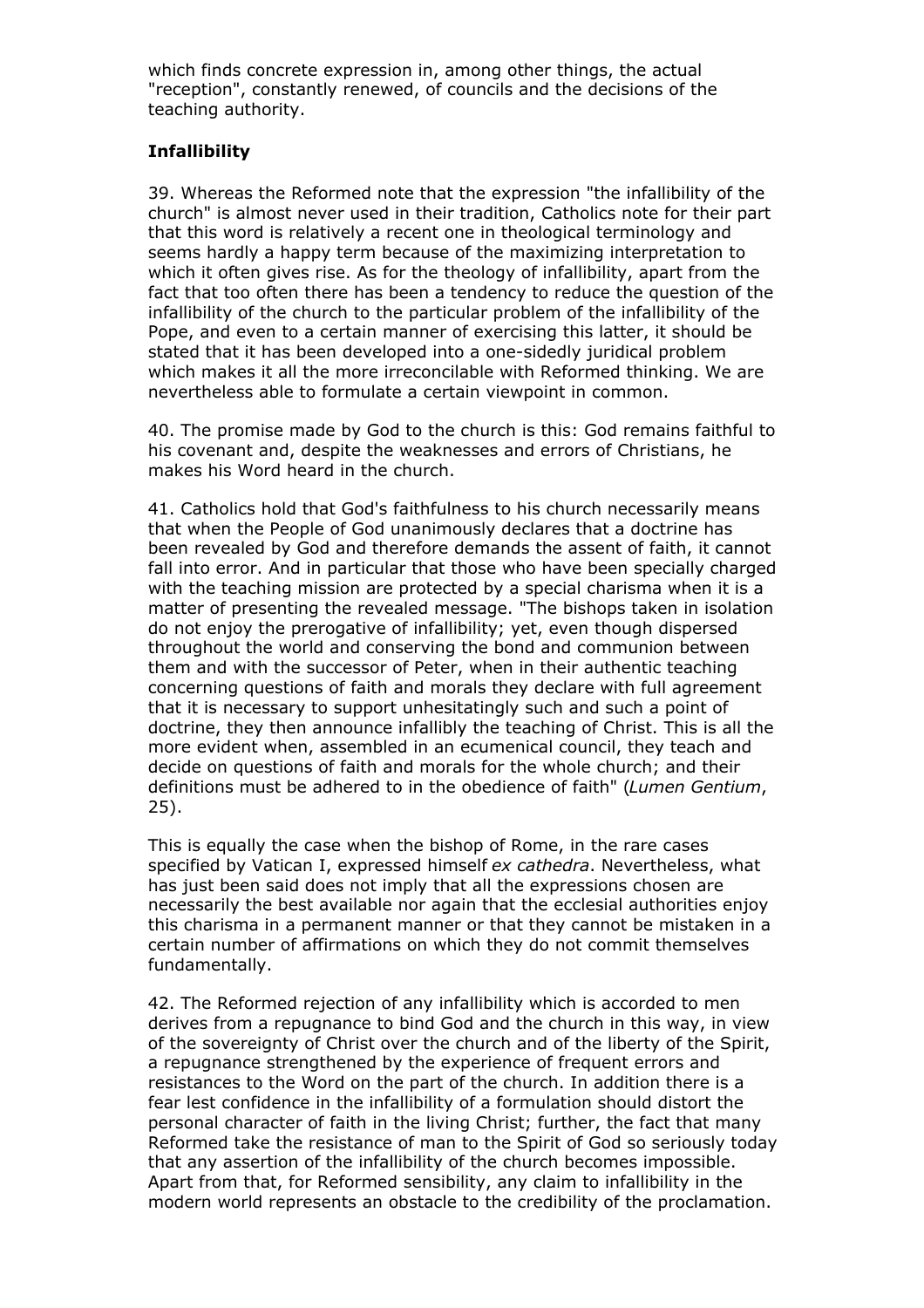The misgivings concerning the idea of ecclesiastical infallibility do not detract from the decisive though subordinate weight given in the Reformed tradition to the ancient Ecumenical Councils in the transmission and interpretation of the gospel. For the Reformed, however, what alone is infallible, properly speaking, is God's fidelity to his covenant, whereby he corrects and preserves his church by the Spirit until the consummation of his reign.

## **The presence of Christ in the world**

## **Creation and redemption**

43. God is present in the world as its Creator, Sustainer, Lord of history who rules all things as loving Father. Frequently in the history of Christian thought and today the point of departure for speaking of Christ's presence in the world is ecclesiological: Christ is present in the church and through his Lordship over the church, he exercises his Lordship over the world. This position leads to the conclusions that Christ's presence is limited to the presence the church mediates, that he acts only in the church, that his Lordship over the world operates only through the church's mission, and that when the world and the church are in conflict, Christ is always on the side of the church. Of course the church is the beloved Bride of Christ for whom he gave himself (cf. Eph 5.25ff.). Nevertheless, and for this reason above all, judgement begins at the house of God (cf. 1 Pet 4.17).

44. Though it is true that there is a presence of Christ in the church which places her in special relationship to the world, an "ecclesiological monopoly" on the presence of Christ and the conclusions which follow from it are exegetically untenable. The presence of Christ in the world is a consequence of the continuity of God's acting in creation and redemption is found in the covenant he made in the Old Testament with Israel and renewed and transformed in the New Testament with all humanity. The continuity laid emphasis on the political and social implications of the saving work of Christ as well as on faith as a personal engagement. In the New Testament "the new creation" (cf. 2 Cor 5.17) is seen as the restoration and completion of the purposes of the Creator. Christ is the redeemer of the whole world, in Him God has reconciled the world to himself (2 Cor 5.19).The universal dimensions of the Lordship of the one Christ (cf. Eph 1.21 f.), to which Holy Scripture witnesses, speak pointedly today to a world deeply fragmented and in search of its unity.

45. It is through the Spirit that Christ is at work in creation and redemption. As the presence in the world of the risen Lord, the Spirit affirms and manifests the resurrection and effects the new creation. Christ who is Lord of all and active in creation points to God the Father who, in the Spirit, leads and guides history where there is no unplanned development.

46. The Father is the absolutely primary principle for he is "source, guide and goal of all that is" (Rom 11.36; cf. 1 Cor 8.6). The reason why we have been elected and predestined in Christ is to "cause his glory to be praised" (Eph 1.12.6). The purpose of the mystery of Christ himself is to make known to the rulers and authorities the infinite wisdom of God (Eph 3.10). After the Fall, mankind became more and more alienated from the one God. One of the fruits of the messianic era will be that every knee shall bow to God (Is 45.23), that all the peoples will worship him (Ps 22.30). This is what the Gospel of John means when it says: "This is my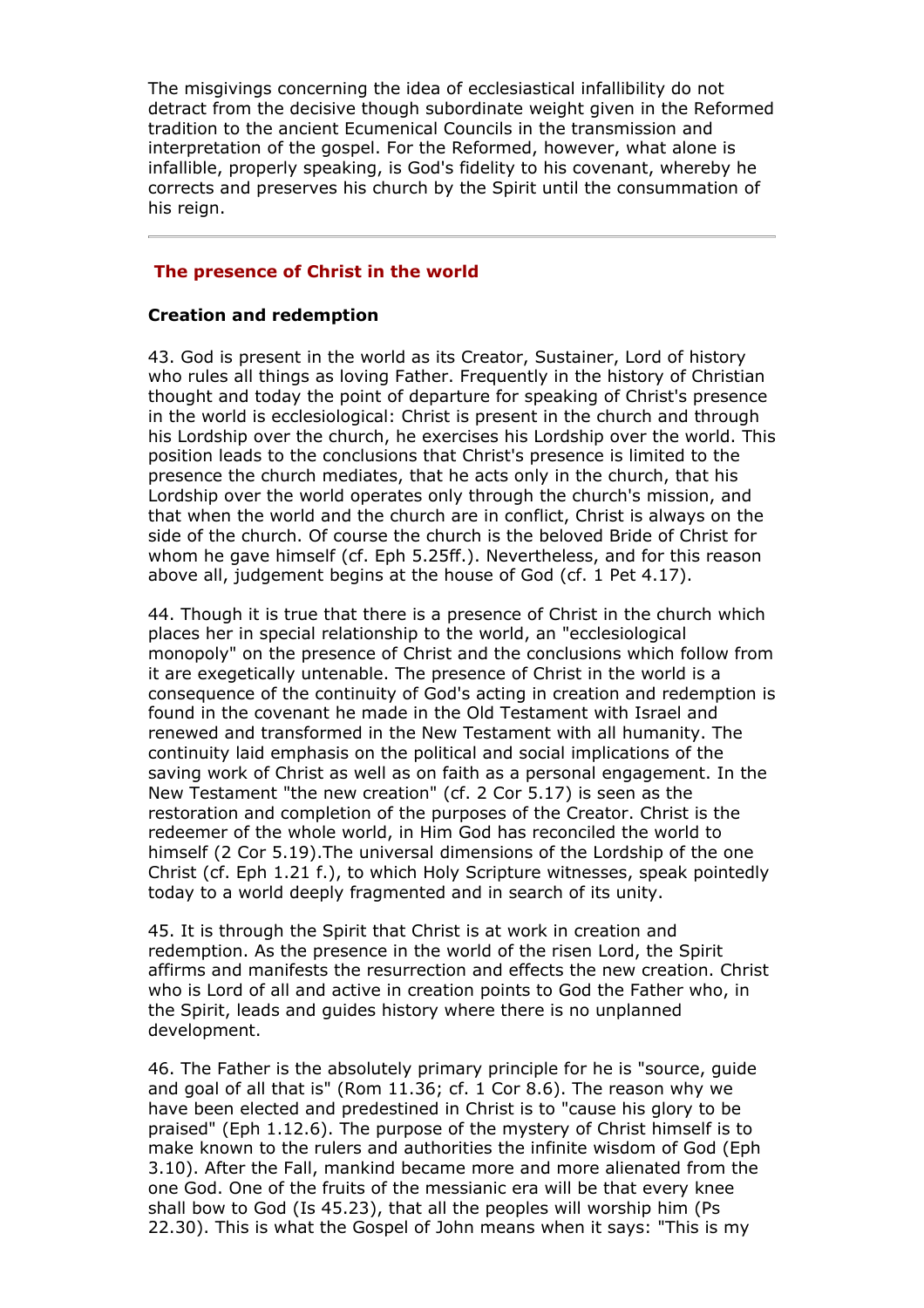Father's glory, that you may bear fruit in plenty and so be my disciples" (Jn 15.8).

47. In response to the revelation of this triune God, Christians affirm that the purposefulness of history is the framework in which the diverse realities of all human activities are to be understood. On this ground we can also recognize that the process of secularization, with its rejection of every clerical and theological qualification, has given all aspects of life an autonomy whose validity theology has come to recognize and this has stimulated us to seek for new ways of expressing Christ's involvement in the world. This remains true even if we do not agree with the rejection of transcendence which has often accompanied this process and even if we detect here the secularism which results from it as well as the adherence to various religions or pseudo-religions.

48. We are agreed that there is a presence of the Spirit of Christ in the world. How and where can we recognize this effective presence? This problem presents us with a series of questions which arise today for all churches. These questions may be formulated as follows:

We look for his presence in the plan or purpose which God is realizing through all the complexities of history.

We look for his presence as Lord of history in those movements of the human spirit which, with or without the assistance of the church, are achieving the ends of his Kingdom.

We look for his presence in those values and standards which owe their origin to the gospel, but now have become embedded in public conscience and institutions.

49. But in these questions we keep before us the following convictions:

In the cross Christ identifies himself with men in their sin (cf. Is 53.4 f. 11f.; Jn 1.29; 2 Cor 5.21) and need in order that they might be identified with him in the new victorious life of his resurrection (cf. Rom 6.4f.; Col 3.1-4). The first identification remains true and effective even where it is not recognized. Christ is present in the poor and helpless who cry for liberation.

The challenge of the world to the church and its appeal for help may be at the same time a challenge and appeal from Christ, who in this way judges his church, demands obedience and calls it to reformation.

The Christian who looks back on his own life will say that Christ was active in it, leading him to repentance, conversion, and faith, even before he was aware or made any conscious response. We are therefore bound to claim, that Christ is similarly active in the lives of others for whom faith lies still in the future.

50. The Christian who recognizes the presence and activity of Christ in these forms will rejoice in them and be willing to cooperate with them. This is not to say that either the salvation of the individual or the transformation of society is complete unless the work of Christ is brought to conscious recognition through the power of the Spirit to interpret and convince. People can be liberated from the demonic dangers of absolute autonomy only by a firm recognition of the creatureliness and transience of the world they are trying to transform. To bring this world under the rule of God does not mean that in it we are to have our abiding city (cf. Heb 13.14). There is no dichotomy between the Christians' personal response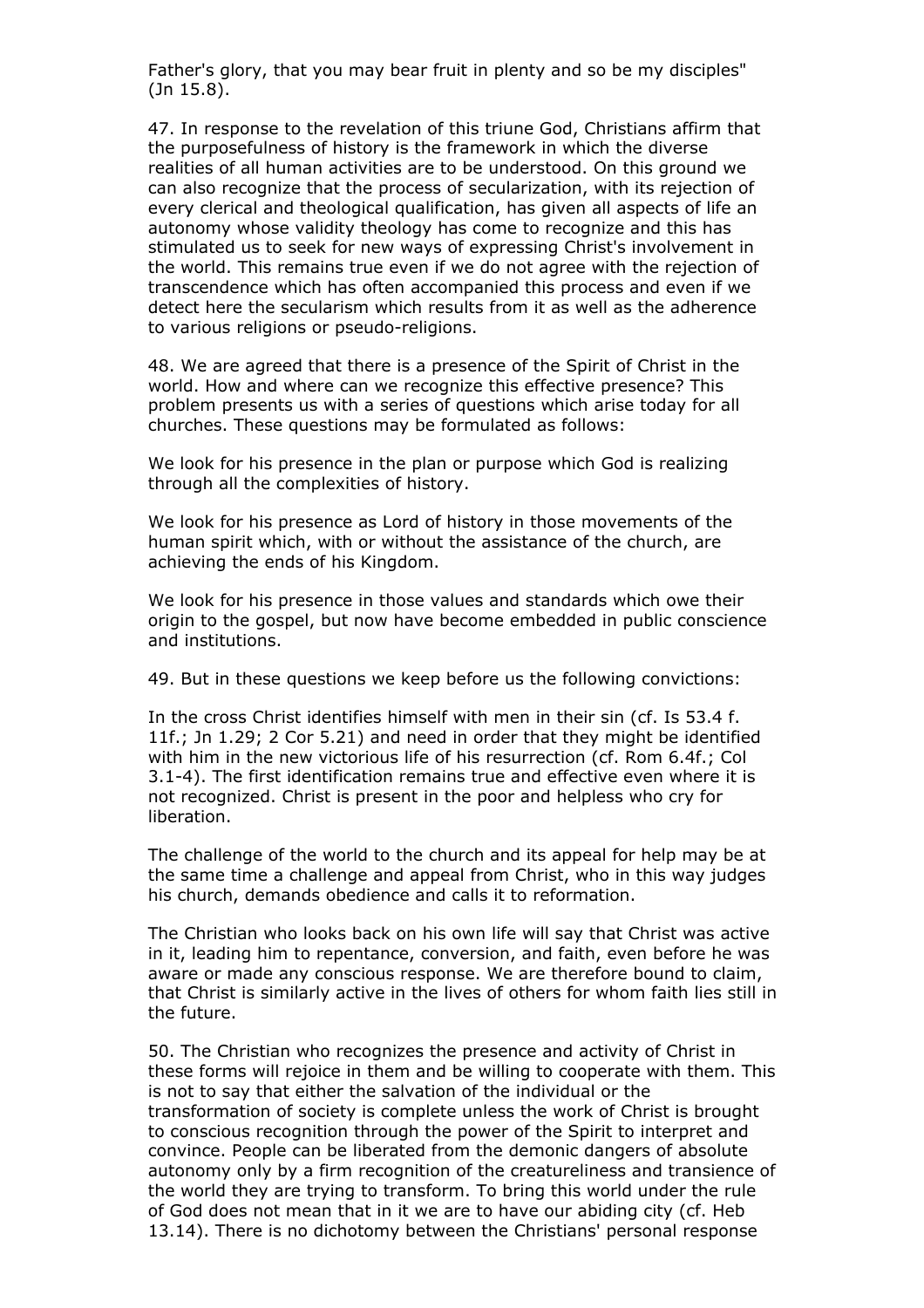to the Christ they find in the church and their corporate response along with others, Christian and non-Christian alike, to the Christ who confronts them with the world. To participate in the divine life by grace is to participate in God's love for the world which he has created and which, with the help of responsible and responsive people, he is re-creating.

## **Church and world**

51. The Creator of the world does not want mankind to destroy itself through lack of liberty, peace and justice (cf. Ezek 18.32). Rather, through the revelation of his will, he leads mankind onto the road of salvation and in Jesus Christ offers it the gift of final redemption from all ungodly ties and participation in His divine life and thus in His freedom.

This movement towards freedom already begins with the election of the old people of the covenant, a people that he continually calls back to serve him freely.

52. In Jesus Christ there takes place the final reconciliation and with it also the call to the whole of the world (cf. 2 Cor 5.18-21). The church that Christ has sent into the world has to carry this message of liberation (cf. Lk 4.18 f.; Jn 8.31-36; Rom 6.18-22) among the peoples of the world, and with it also the call to that freedom which is God's gift to people in grace, all with a view to the perfection in which God will ultimately construct peace and liberty (cf. Rom.19-21). This statement already makes it clear that the fundamental relationship between the church and the world lies in Jesus Christ who at one and the same time is the Head of the Church and the Lord of the world (cf. Heb 1.2 f.; Rev 17.14; 19.15 f.).

53. The church professes that Christ himself is the carrier of the message of the rule of God and the liberation of mankind. If the church goes out into the world, if it brings the gospel to men and endeavours to realize more justice, more conciliation and more peace, then in doing so it is only following its Lord into domains that, unbeknown to men, already belong to him and where he is already anonymously at work.

54. The church was founded by Christ to share in the life which comes from the Father and it is sent to lead the world to Jesus Christ, to its full maturity for the glory and praise of the Father.

It is therefore called to the visible witness and sign of the liberating will of God, of the redemption granted in Jesus Christ, and of the kingdom of peace that is to come. The church carries out this task by what it does and what it says, but also simply by being what it is, since it belongs to the nature of the church to proclaim the word of judgement and grace, and to serve Christ in the poor, the oppressed and the desperate (Mt 25.31-40). More particularly, however, it comes together for the purpose of adoration and prayer, to receive ever new instruction and consolation and to celebrate the presence of Christ in the sacrament; around this centre, and with the multiplicity of the gifts granted by the Spirit (cf. 1 Cor 12.4-11, 28-30; Rom 12.6-8; Eph 4.11) it lives as a *koinonia* of those who need and help each other. We consequently believe in a special presence of Christ in the church by which it is placed in a quite special position in relation to the world and we believe that the church stands under the special aid of the Holy Spirit, above all in its ministry of preaching and sacraments (cf. Jn 14.16,25f.; 15.26; 16.7-14).

55. The church can therefore correspond to its calling if its structure and its life are fashioned by love and freedom. Accordingly the church does not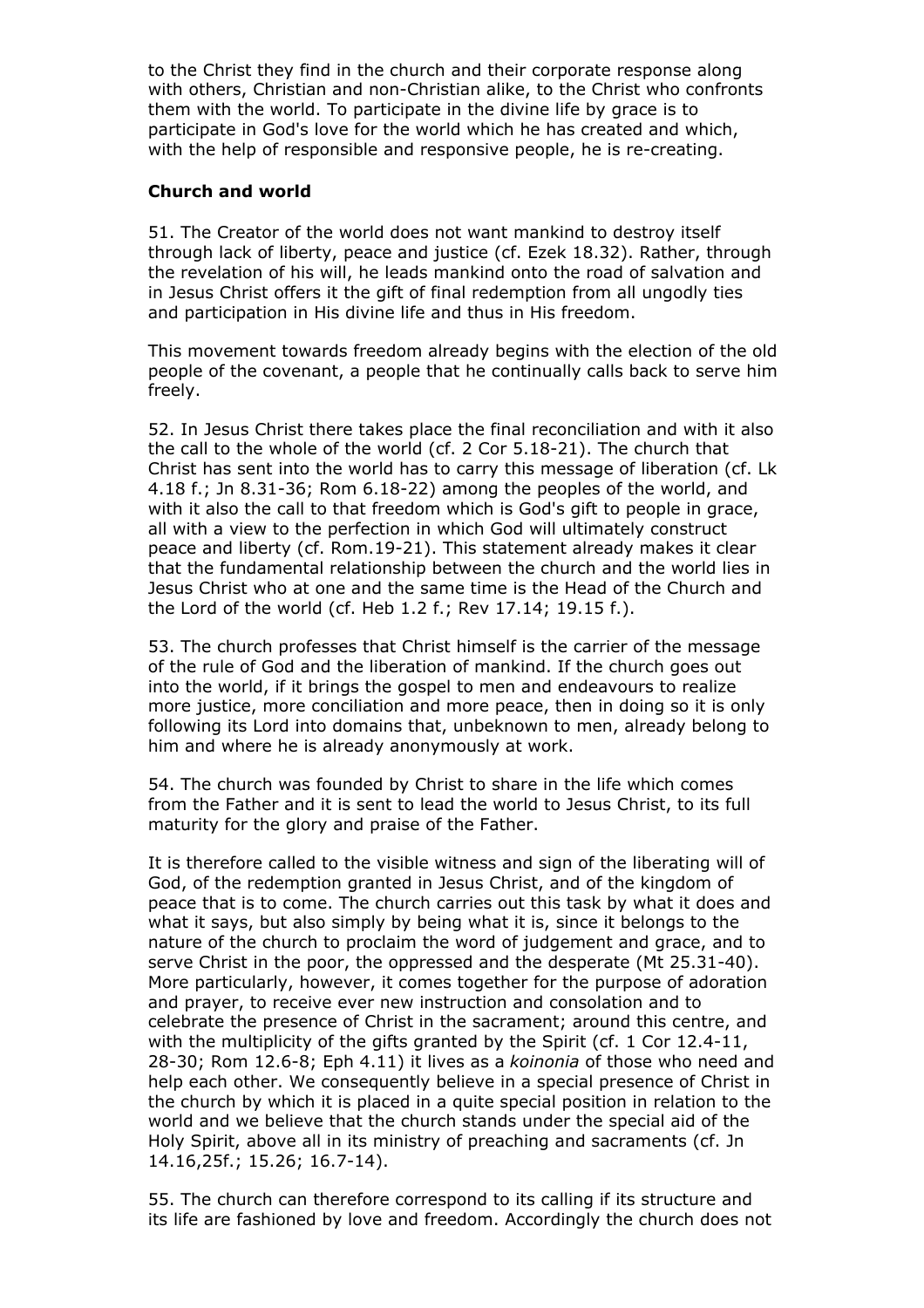seek to win human beings for a secular programme of salvation by propagandistic methods but to convert them to Christ and in this way to serve them. In its proclamation of the gospel there is at the same time a powerful creative cultural dynamic.

56. As a *communio* structured in this way the church contradicts the structures of the various sectors of the life of modern secular society: opposing exploitation, oppression, manipulation, intellectual and political pressures of all kinds. The renewal of Christian congregations as authentic life forms will also influence the wider social and political context.

57. In addition, the Christian commitment of alert and responsible Christians has often been organized in political parties, professional associations, trade unions and suchlike, with or without guidance from the official church authorities.

There is today a certain crisis in these activities. The solution of specific problems facing them today requires much expertise. In addition it sometimes happens that the claim of certain parties and interest groups to represent a Christian position is an obstacle to the Christian witness to all human beings. The decision on this question in each case may differ according to country and circumstance; but for us there is no specific confessional difference here.

58. The official church authorities, who are often regarded as representatives of their communities, have to pay careful attention to whether and in what respects they are obliged by their Lord to speak a prophetic and pastoral word to the general public. Such an obligation will arise especially when no one else speaks up against certain injustices or abuses.

59. Along the road which the church at any given time takes through the world in the solidarity with human beings commanded by Christ, it must not tie itself down to a programme of its own but always remain open for ever new directives of the Holy Spirit promised to it. The Holy Spirit strengthens it in spite of all imperfectness and provisionality of social, even Christian, fashioning of life in fidelity to its redeemer and in obedience to the creator and upholder of the world. The Spirit is himself the pledge (cf. Eph 1.14; 2 Cor 1.22) that its hope in the consummation of the recreation of the world will not be disappointed (cf. Rom 8.11, 19-21; 2 Pet 3.13).

#### **The church as the effective sign of Christ's presence in the world**

60. The church exposes its fundamental orientations and controlling loyalties by the way it lives, no matter what it says to the contrary. When the church turns inward on itself and clings to outdated structures, it gives the impression that Christ is its exclusive possession rather than its Lord who goes before and leads. When the church is truly a pilgrim people on the way through the world (cf. Heb 13.14; Phil 3.20; Gal 4.26; 1 Pet 2.11), it bears witness that Christ is the Lord over the world as well as the church. Turning the church outward to bear witness to his presence in the world is a function of Christ's converting presence with his church. The church is a worshipping community whose prayers are inseparable from its prophetic and diaconal service. In worship and witness the church celebrates the central fact of Christ's unity with his people. Being united to Christ in his death and resurrection, the church is empowered with the Spirit to walk in newness of life and so to be a converted and converting presence in Christ's world. By living as a new people persuaded of God's acceptance in Christ, the church is a persuasive sign of God's love for all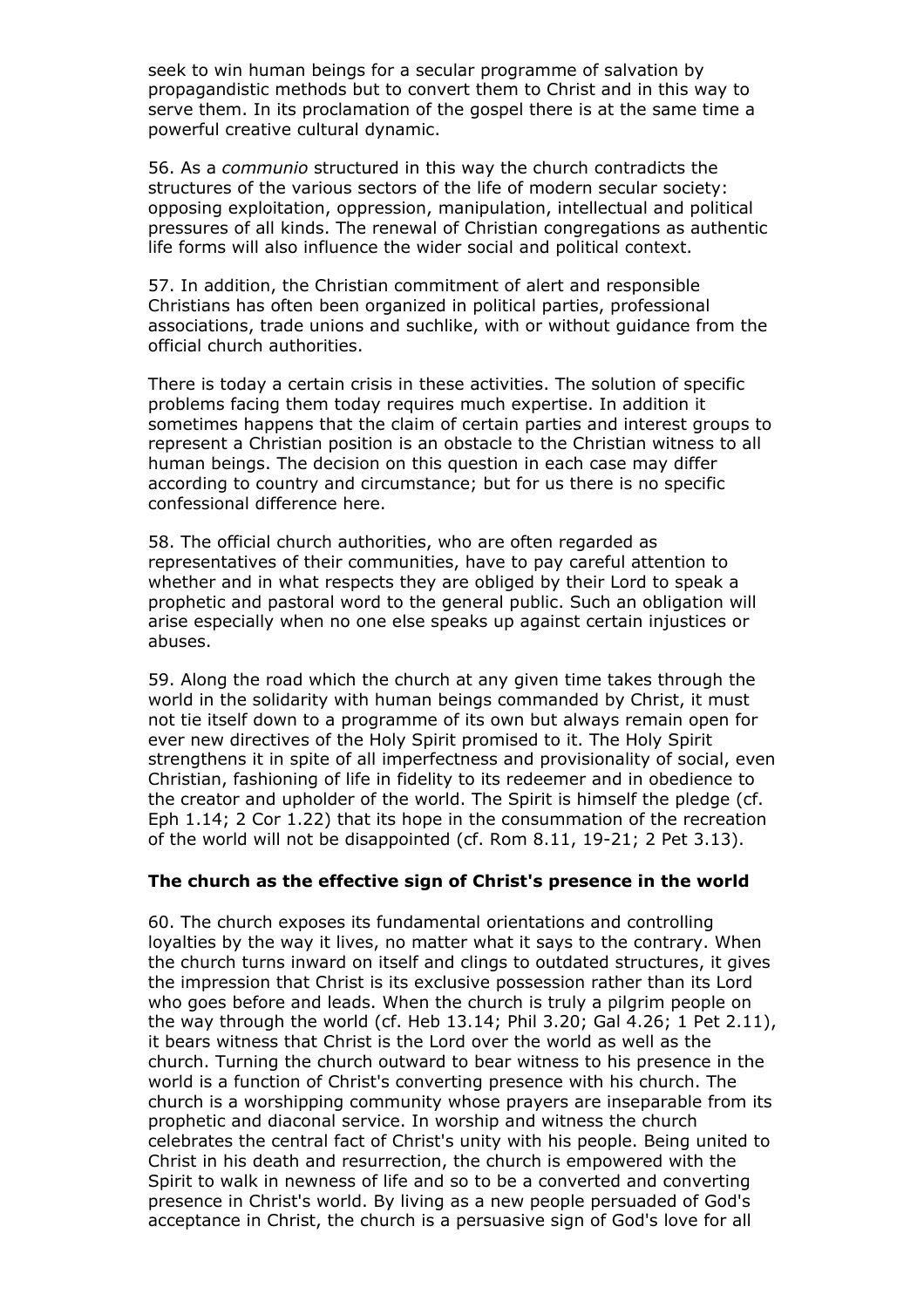his creation and of his liberating purpose for all men.

61. In a world undergoing a profound transformation, the church cannot become set in immobility on the plea that it is immutable, but must above all be listening to the Word of God in which it will discern, beyond all "conservatism" and all "progressivism", the transformations required of it precisely in virtue of its fidelity to this Word.

62. First, the localness and the catholicity of the church are to be kept in perspective. It is only by participating in the local community that we share in the life of the universal church, but the local community without universality (in particular the small basic communities but likewise the local churches at regional level) runs the risk of becoming a ghetto or of being arbitrarily dominated by individuals.

63. Second, practical changes must take account of the great variety of situations confronting the churches and these changes presuppose both a decentralization of the church and a larger participation on all levels, quite especially on what is commonly (and perhaps misleadingly) called the laity.

Participation is essential because it springs from the very nature of the Christian vocation and also because a great many fields are quite inaccessible to the church except through its lay members who live and work in them. Moreover, this participation is important because the church's effective witness depends in very large measure on expertise of the laity in diverse fields, expertise which the clergy may not have, have not had, but too often have presumed to have. However, their participation in the life of the church is not merely to be seen in terms of their professional expertise. They also have the specific spiritual ministry, which they exercise through all activities including their technical competence. The church in all its members is ministerial.

64. Third, the church must take great care not to act too prematurely today, as it too often did in the past, to suppress disturbingly novel expressions of spiritual life and spontaneous forms of community, on the ground that they are merely expressions of the human spirit and not also expressions of the Holy Spirit.

65. Fourth, the church's faithful mutation is to be seen as consistent with the church's historical character. This means that apostolic continuity, perhaps quite diversely defined, is integral to the church's identity through change. It also means that when the church has been obediently changeable, it has always taken into account the diverse socio-political and cultural contexts in which Christ's presence was known and confessed. Here arises the question of what belongs to the "establishment" of the church and of what emerges from the structures which Christ intended for His church.

66. In incorporating these and other characteristics of change we discussed how they will bear upon the new manifestation of the unity of the church which is now emerging. The slogan "unity in necessary things" has been accepted but we have not yet specified what is necessary. An "ecumenism of convergence" with its focus on what is necessary will not demand uniformity nor the death of pluralism.

## **The eucharist**

**The biblical basis**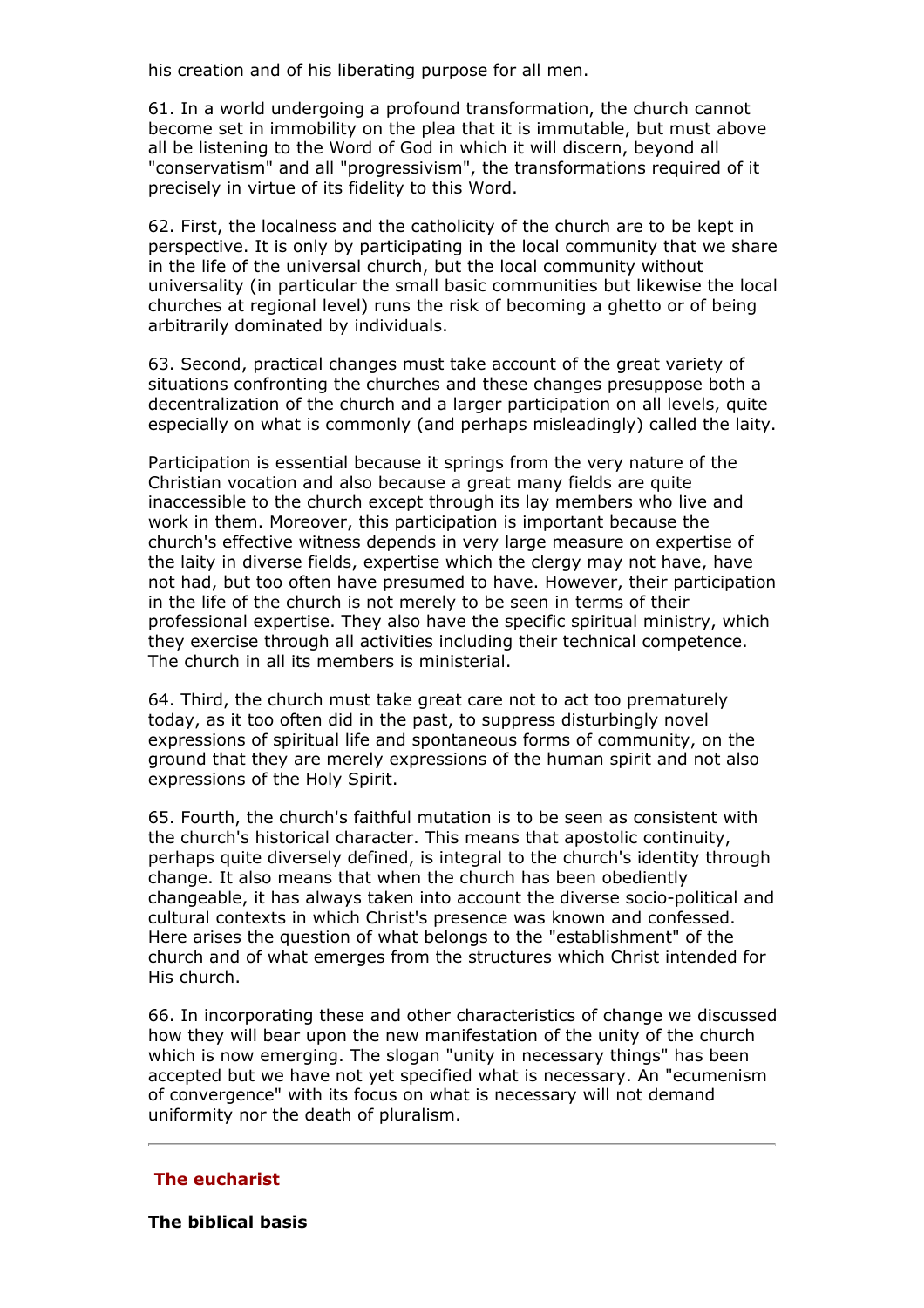67. Reflection on the celebration of the eucharist must start from the biblical sources, i.e.:

- from the celebration of the Lord's Supper in the primitive church,
- from the celebration of the last Supper of Jesus,
- from the Old Testament background, particularly, the Jewish Passover.

68. When the Christian community assembled with glad and generous hearts (Acts 2.46) it celebrated the memorial of the death and resurrection of Jesus, experienced his presence as the exalted Lord in his Spirit and looked forward longingly to his return in glory. It thus regarded itself as the pilgrim People of God.

69. The traditional words of Jesus at the Last Supper, despite the differences in their transmission, recall that his acceptance of death "for many" inaugurates the new covenant of God with his people. The cancellation of the old covenant does not mean the rejection of Israel (cf. Rom 11.1 f. 28 f.) but on the contrary the continuation of God's promises which are operative in the new gift of salvation in virtue of the reconciling fruits of the death of Jesus.

70. If this background is taken seriously, new possibilities of mitigating the traditional confessional quarrels emerge from the understanding of the New Testament accounts of the institution: for example,

In the words of institution the emphasis is on the fact of the personal presence of the living Lord in the event of the memorial and fellowship meal, not on the question as to how this real presence, (the word "is") comes about and is to be explained. The eating and drinking and the memorial character of the Passover meal, with which the New Testament links Jesus' last meal, proclaim the beginning of the new covenant.

When Christ gives the apostles the commission "Do this in remembrance of me!" the word "remembrance" means more than merely a mental act of "recalling".

The term "body" means the whole person of Jesus, the saving presence of which is experienced in the meal.

7l . Reflection on the biblical sources along these lines can also help to relativize certain traditional alternatives (influenced by a dualistic anthropology and cosmology) which encumber the dialogue between the confessions (as for example, realism/symbolism,

sacramentalism/inwardness, substance/form, subject/object). In relation to an objectification which tends to rigidity, the original biblical way of thinking helps us to a more profound understanding of the character of the eucharist as an event.

72. The glorified body of the Lord with which the New Testament community had fellowship in the Supper is to be understood in accordance with the description of the risen Jesus Christ as the second Adam, who is both a body determined by the Spirit (*sõma pneumatikón* 1 Cor 15.44) and a life creating Spirit *(pneũma zoopoioũn* 1 Cor 15.45).

73. The concept of *koinonia* stresses not only fellowship with the exalted Lord Jesus Christ, but beyond this and precisely because of this also the fellowship of all who partake of the meal and are called together into the community of the Lord (1 Cor 10.17).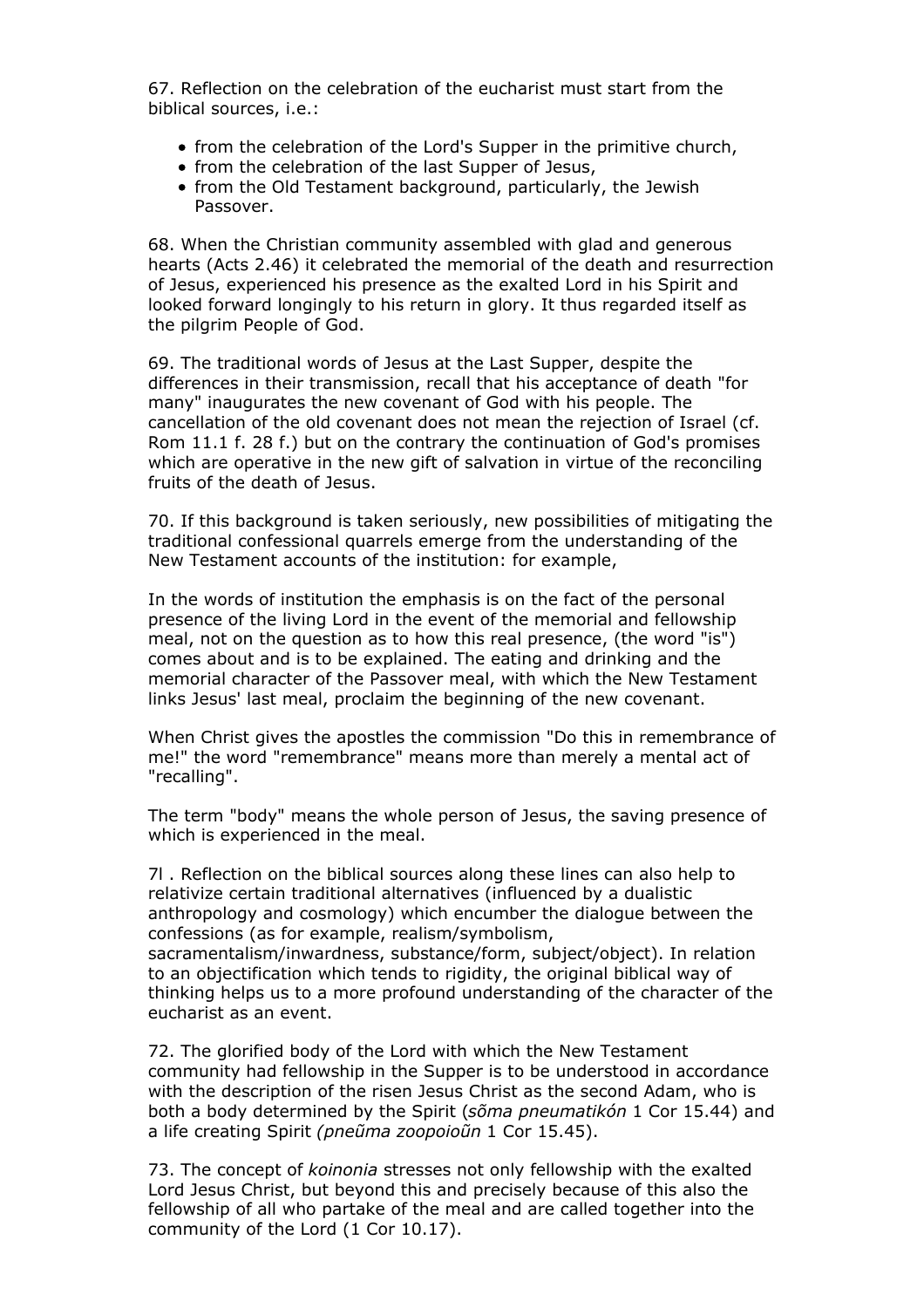74. Reflection on the Supper of the primitive Christian community must not contemplate the past in retrospect and seek to restore it; on the contrary, it must liberate us for a new priestly ministry (1 Pet 2.9), which the church has to perform in relation to the world of today.

## **The paschal mystery of christ and the eucharist**

Christ sends us into the world with the message of a new life and a new common life in fellowship with him. In our speaking and acting he bears witness to himself. His gospel gathers, protects and maintains the *koinonia* of his disciples as a sign and beginning of his kingdom. He himself constantly calls this community to the memorial of his death; he himself comes into its midst as the living One through his word and causes this word to take shape in the celebration of the Supper in which he deepens and seals (cf. Jn 15.4f.; 6.56f.; 1 Cor 10.16) his fellowship with us and in which the new life of fellowship of Christendom is represented to the world (1 Jn 1.3). The presidence of the commissioned church office-bearer at the celebration of the Meal effectively represents this unique role of Christ as the Lord and Host. The commissioned office-bearer is there to show the assembled community that it does not have disposal itself over the eucharist but simply carries out obediently what Christ has commissioned the church to do.

76. The fellowship and witness of the church depend on it being filled by God with his Spirit (cf. Lk 24.49; Acts 1.8; Tit 3.6).

The way of the disciples through the world since his return to the Father has been characterized by his hiddenness (cf. 1 Jn 3.1f.; 1 Cor 4.9-13; Jn 15.18-21). They await his return (cf. Phil 3.20f.; Col 3.4; 1 Jn 2.28) and remain dependent on his promise never to leave them or forsake them (cf. Jn 14.18f.; Mt 28.20). In the eucharistic meal they again and again experience his keeping of his promise.

This free, gracious presence of the Lord takes place in the Holy Spirit (cf. 1 Cor 2.10-13; Jn 14.16-20; 16.13-15), i.e., He himself lays the foundation for it, creates in itself and in us the possibility of knowing him and receiving him and sanctifies the means by which he imprints his presence in us, pours out on us his gifts and equips us to serve him.

So the Lord himself comes to us in his Spirit (cf. Rom 8.9; Jn 7.38f.) through his word, attests himself in the holy signs and, giving his church spiritual food and drink, accompanies it towards the future of the Kingdom in which the counsel of God finds its fulfilment.

77. The whole saving work of God has its basis, centre and goal in the person of the glorified Christ.

Christ himself did not seek his own glory but the glory of him who sent him (cf. Jn 8.50; 7.18). Similarly he said: "It is meat and drink for me to do the will of him who sent me until I have finished his work" (Jn 4.34).

78. The One who is exalted to God's right hand lived among us and died among us. He shared our spatial and temporal existence; despite our sin he was our fellow human being. In his exaltation, he remains what he was: the obedient son (cf. Heb 5.8f.; Phil 2.8) and our brother. In solidarity with the glorified One we live in the reality which he opened up to us by his life and death.

79. This is experienced, confessed and portrayed by the Christian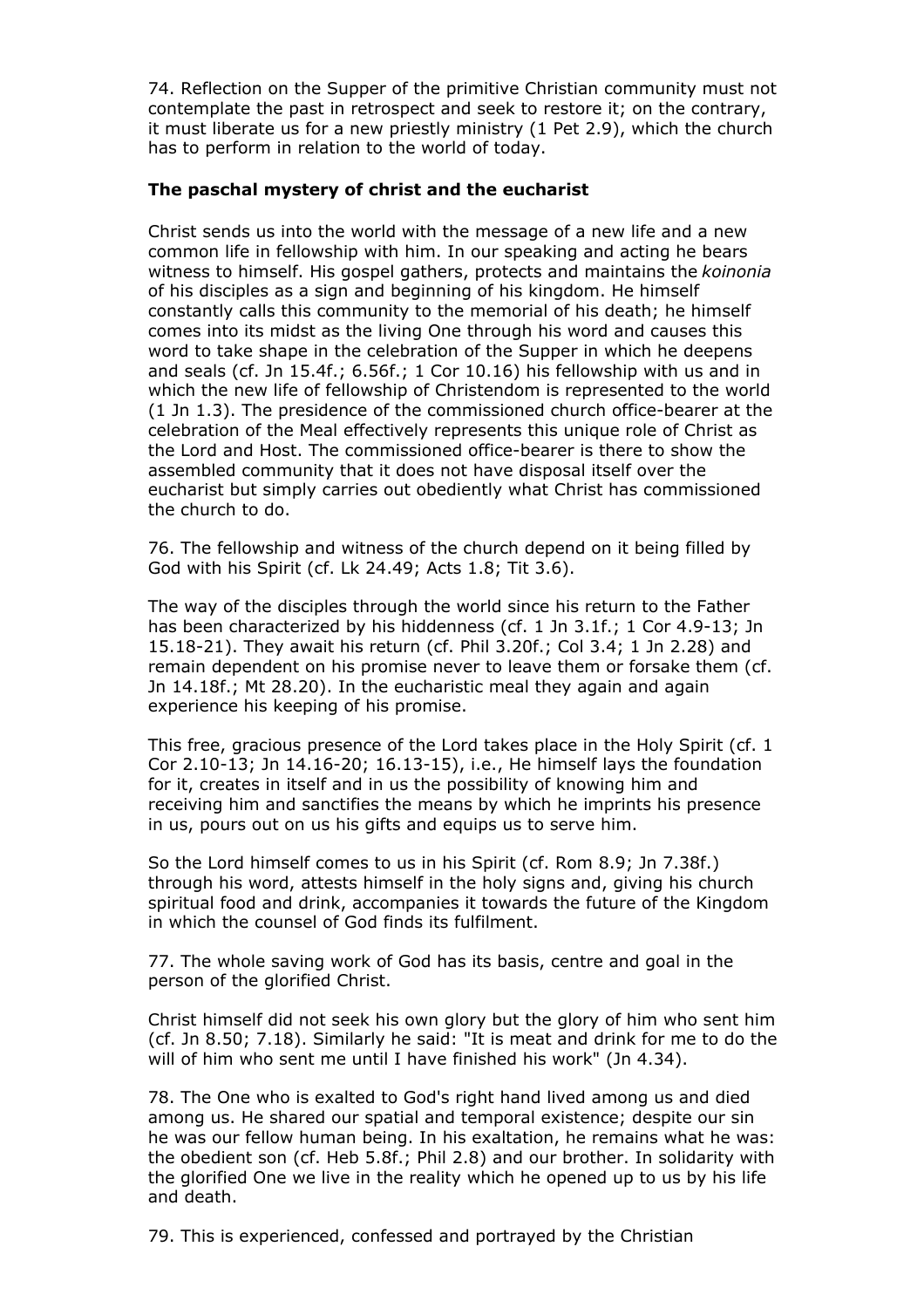community in its celebration of the Supper with him. United with Christ by the Holy Spirit, incorporated in him by baptism (cf. 1 Cor 12.12f.), it constantly receives anew his humanity in which he lived, died and was glorified for us, as the real bond with God himself (cf. Jn 6.57).

80. In his person, his life, his death and his resurrection, Christ has established the new covenant.

In him person and work cannot be separated. What he did, derives its saving power from what he is. He is our salvation because of what he did.

Christ the mediator (cf. 1 Tim 2.5; Heb 8.6; 9.15) is no hybrid. He is himself personally the mediation. In him and through him God's self-offering to us as human beings is accomplished; in him and through him humanity's surrender to God.

The sacrifice brought by Jesus Christ is his obedient life and death (cf. Heb 10.5-10; Phil 2.8). His once-for-all self-offering under Pontius Pilate is continued by him for ever in the presence of the Father in virtue of his resurrection. In this was way he is our sole advocate in heaven (cf. Heb 9.11 f.24; 10.13 f. 19-21; 7.24f.; 1 Jn 2.1; Rom 8.34). He send us his Spirit so that we weak human beings, too, may call upon the Father and can also make intercession for the world (cf. Gal. 4.5; Rom 8.15 f.26).

81. In its joyful prayer of thanksgiving, "in the eucharist ", when the church of Christ remembers his reconciling death for our sins and for the sins of the whole world, Christ himself is present, who "gave himself up on our behalf as an offering and sacrifice whose fragrance is pleasing to God" (Eph 5.2). Sanctified by his Spirit, the church, through, with and in God's son, Jesus Christ, offers itself to the Father. It thereby becomes a living sacrifice of thanksgiving, through which God is publicly praised (cf. Rom 12.1; 1 Pet 2.5).

The validity, strength and effect of the Supper are rooted in the cross of the Lord and in his living presence in the Holy Spirit. Far from bypassing us, they are fulfilled in our faith, love and service.

The witness, celebration and fruits of the eucharist are crystallizations of the church's proclamation and fellowship. They are therefore sustained by every movement in which the eternal Father for Christ's sake and through him, accepts and recreates the lost world in the Holy Spirit.

## **The presence of Christ in the Lord's supper**

82. As often as we come together in the church to obey our Lord's command to "do this in *anamnesis* of me", he is in our midst. This is the presence of the Son of God who for us men and for our salvation became man and was made flesh. Through the offering of his body we have been sanctified and are made partakers of God. This is the great mystery (*Sacramentum*) of Christ, in which he has incorporated himself into our humanity, and in partaking of which the church is built up as the Body of Christ. This is the same mystery dispensed to us in the eucharistic celebration, for when we bless the cup it is the communion of the blood of Christ, and when we break the bread it is the communion of the body of Christ (1 Cor 10.16). The realization of this presence of Christ to us and of our union and incorporation with him is the proper work of the Holy Spirit, which takes place in the eucharistic celebration as the church calls upon the Father to send down his Holy Spirit to sanctify both the worshipping people and the bread and wine. How Christ is present in the eucharist, we may apprehend to a certain extent by looking at the work of the same Holy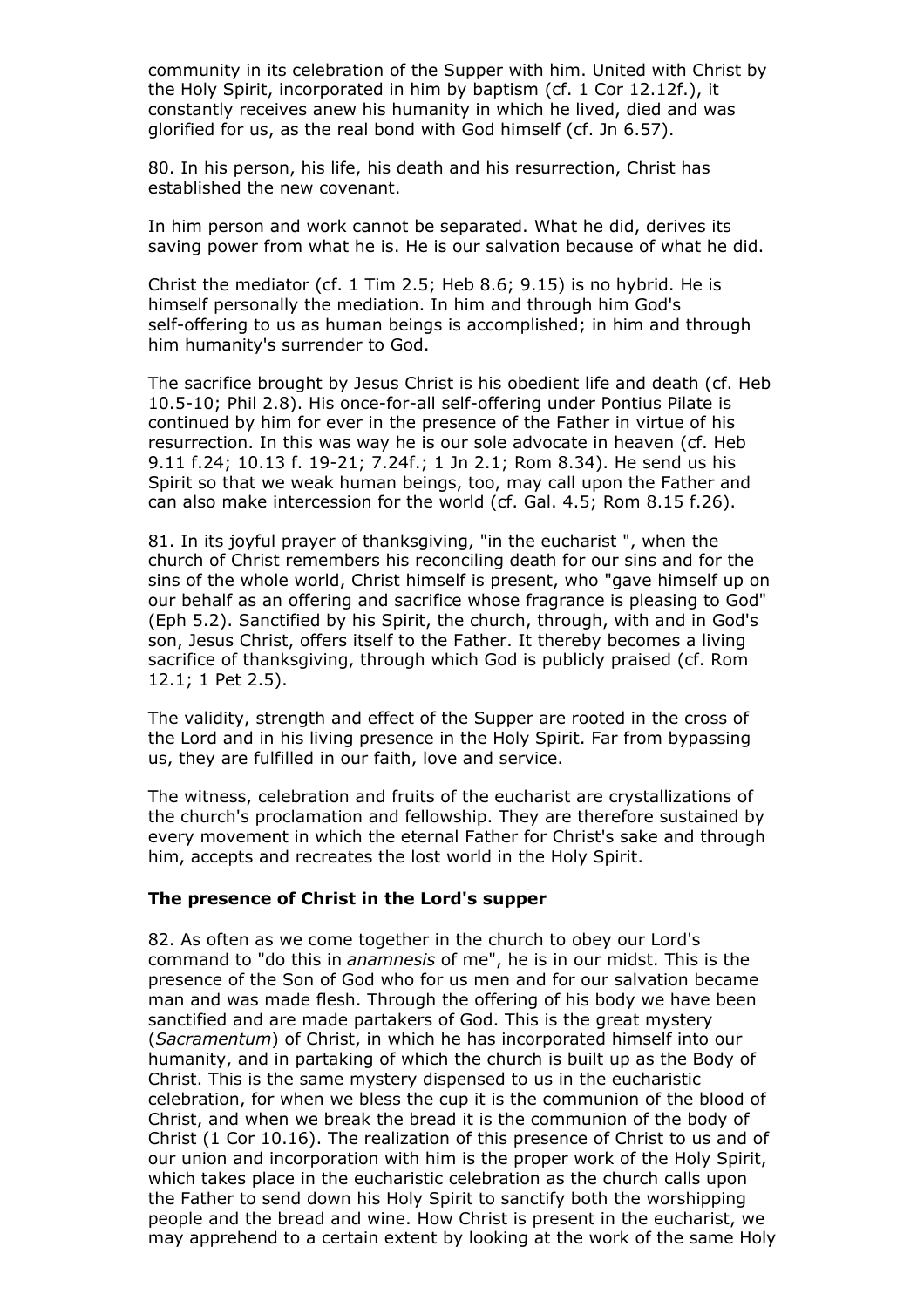Spirit, e.g. in the birth of Jesus of the Virgin Mary and in his resurrection in body from the grave - although as acts of God they are explicable only from the side of God and not from the side of man.

83. It is in this light that we may understand something of the specific presence of Jesus Christ in the eucharist, which is at once sacramental and personal. He comes to us clothed in his gospel and saving passion, so that our partaking of him is communion in his body and blood (Jn 6.47-56; 1 Cor 10.17). This presence is sacramental in that it is the concrete form which the mystery of Christ takes in the eucharistic communion of his body and blood. It is also personal presence because Jesus Christ in his own person is immediately present, giving himself in his reality both as true God and true Man. In the eucharist he communicates himself to us in the whole reality of his divinity and humanity - body, mind and will, and at the same time he remains the Son who is in the Father as the Father is in him.

84. The Reformed and Roman Catholics are convinced of the centrality of this common Christological confession. The specific mode of Christ's real presence in the eucharist is thus to be interpreted as the presence of the Son who is both consubstantial with us in our human and bodily existence while being eternally consubstantial with the Father and the Holy Spirit in the Godhead (Jn 17.21-23). It. is important to see that Calvin's Christology was mainly inspired by the theology of St Cyril of Alexandria and of St Athanasius. It would be easy to be misled by the term "*extra Calvinisticum*" which arose out of early 17<sup>th</sup> century polemics among Protestants; and even the Calvinist teaching then was that after the incarnation the eternal Word, fully joined to the humanity in the hypostatic union, was nevertheless not restricted to, or contained within the flesh, but existed "*etiam extra carnem".* This doctrine, that the logos is at the same time incarnate and present in the whole world, is not a Calvinist speciality, but is common to the Christology of pre-Chalcedonian as well as post-Chalcedonian orthodoxy, East and West. What clearly matters is the fully trinitarian context which is guarded by this doctrine and the Christological presuppositions on which there are no fundamental disagreements between Roman Catholic and Reformed traditions.

85. We celebrate the eucharist with confidence because in Jesus Christ we have the new and living way which he has opened for us through his flesh (Heb 10.19-20). He is both Apostle from God and our High Priest (cf. Heb 3.1) who has consecrated us together with him into one, so that in his self-offering to the Father through the eternal Spirit (cf. Heb 9.14), he offers us also in himself and so through our union with him we share in that self-offering made on our behalf. It is the same Spirit who cries "Abba, Father" (cf. Mk 14.36) in him who cries "Abba, Father" in us, as we in the eucharist take the Lord's Prayer into our own mouth (Rom 8.15f., 26f.).

86. In this union of the church on earth with the risen and ascended Christ, which he continues to sustain through its eucharistic communion with him, the church is enabled by grace to participate in his reconciling mission to the world. Christ and his church share in this in different ways. Christ vicariously as Mediator and Redeemer, the church as the community of the redeemed to whom he has entrusted the ministry of reconciliation (cf. 2 Cor 5.18) and stewardship of the mysteries. (cf. 1 Cor 4.1) "As often as you eat this bread and drink this cup you proclaim the Lord's death till he comes" (1 Cor 11.26). Thus precisely because the mission of the church is grounded in, and sustained through eucharistic communion with Christ, it is sent out by Christ into all nations and all ages in the service of the gospel, in reliance upon his promise that he will be present to it always unto the end of the world (cf. Mt 28.18-20).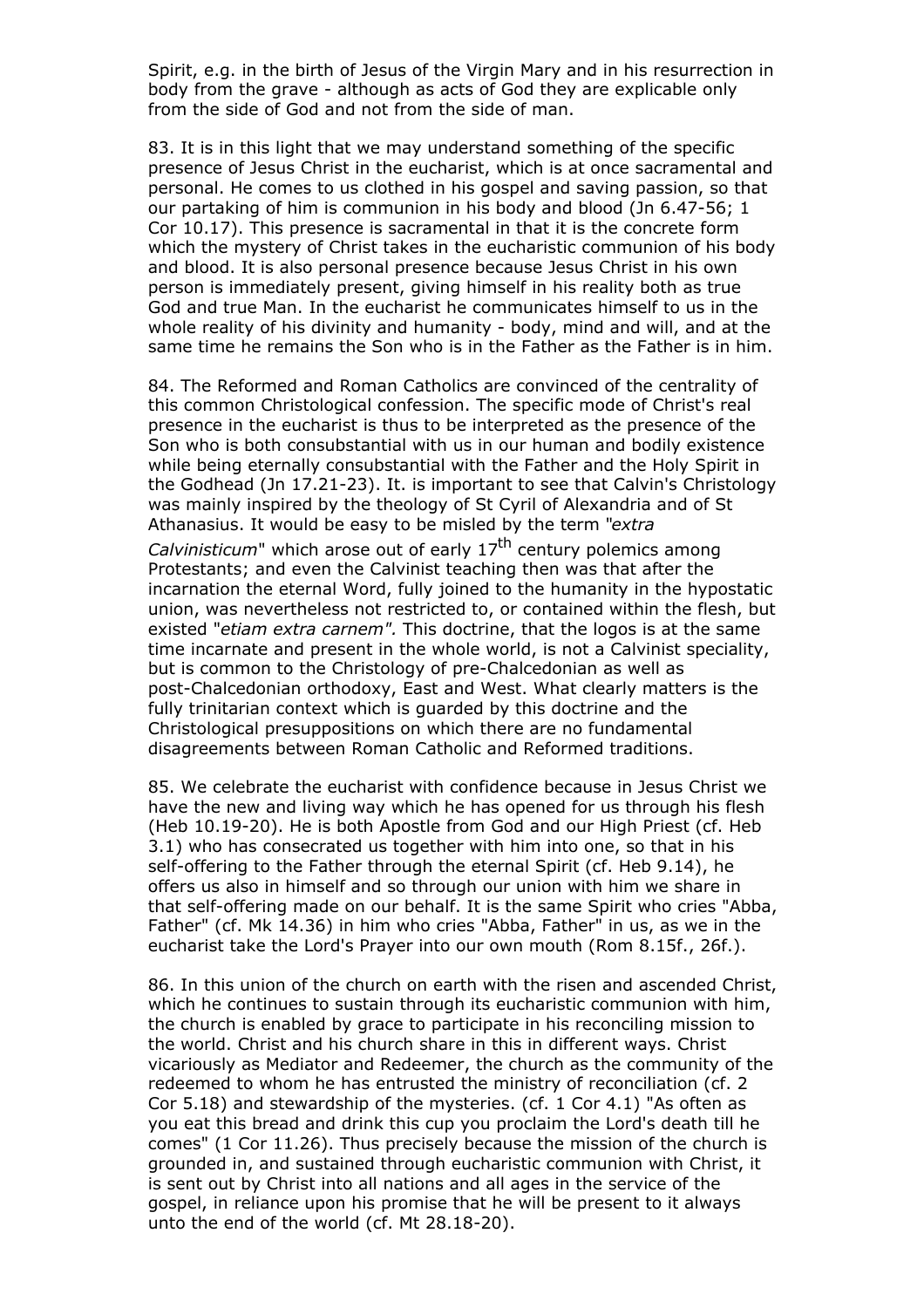# **The eucharist and the church: Christ, the church and the eucharist**

87. "This one accepts sinners and eats with them" (Lk 15.2), is characteristic of Christ's work. The power and effect of his death and resurrection confront and confound the power of death and sin. The institution of the eucharist constitutes the church as the community of love where the power of his death and resurrection is mediated by the One intercessor between God and the sinner. For the time between his first and second coming, our Lord instituted the eucharist as a sacrificial meal. Sinful men and women, rich and poor, religious and secular people, united at the Lord's table, are the first-fruits of that communion, peace and joy, which are promised to all who hunger and thirst for righteousness (cf. Mt 5.6).

## **The eucharist and the renewal of the Church**

88. The eucharist is a source and criterion for the renewal of the church, The church's renewed understanding of the eucharist may lead to a renewed way of celebrating the eucharist, revealing the church more clearly as essentially "the eucharistic community."

The renewal of the church through the eucharist includes a continuous summons to church unity. The division of the churches at the precise point where the church should reveal its true nature as the one, holy, catholic and apostolic church calls urgently for ecumenical agreement on the meaning of the eucharist and its relation to the church.

At the same time the eucharist requires and inspires the church's sense of her vocation to bring the gospel to the whole world in proclaiming the good news of God's salvation and exercising the work of reconciliation in its deeds. Since the eucharist means "thanksgiving" the members of the church will show forth a life that is inspired and sustained by this sense of gratitude. Renewal, unity and mission are inseparable characteristics of the church as it receives in faith the gift of the eucharist.

## **Eucharist, liturgy and dogma**

89. The eucharist is an expression of the church's faith. That faith is expressed in part in its liturgical life, according to the principle "*lex orandi, lex credendi*." It is an essential function of liturgy to hand on the gospel in the formulations of its prayer, and also in the forms of ritual practice.

In the course of history certain formulae have been taken up in dogmatic and liturgical usage, primarily as protective devices to safeguard the faith against misinterpretation. These formulae have been usually developed from a context of controversy, from which the passage of time has tended to detach them. Such formulations need to be re-examined in order to see whether they are still adequate as safeguards against misunderstanding, or have themselves become sources of misunderstanding, especially in the ecumenical situation.

There is therefore a pastoral responsibility on the churches to see that such formulae contribute to the genuine communication of the gospel to the contemporary world.

# **The eucharist and church organization**

90. In the visible aspects of the church, the eucharist should reveal to the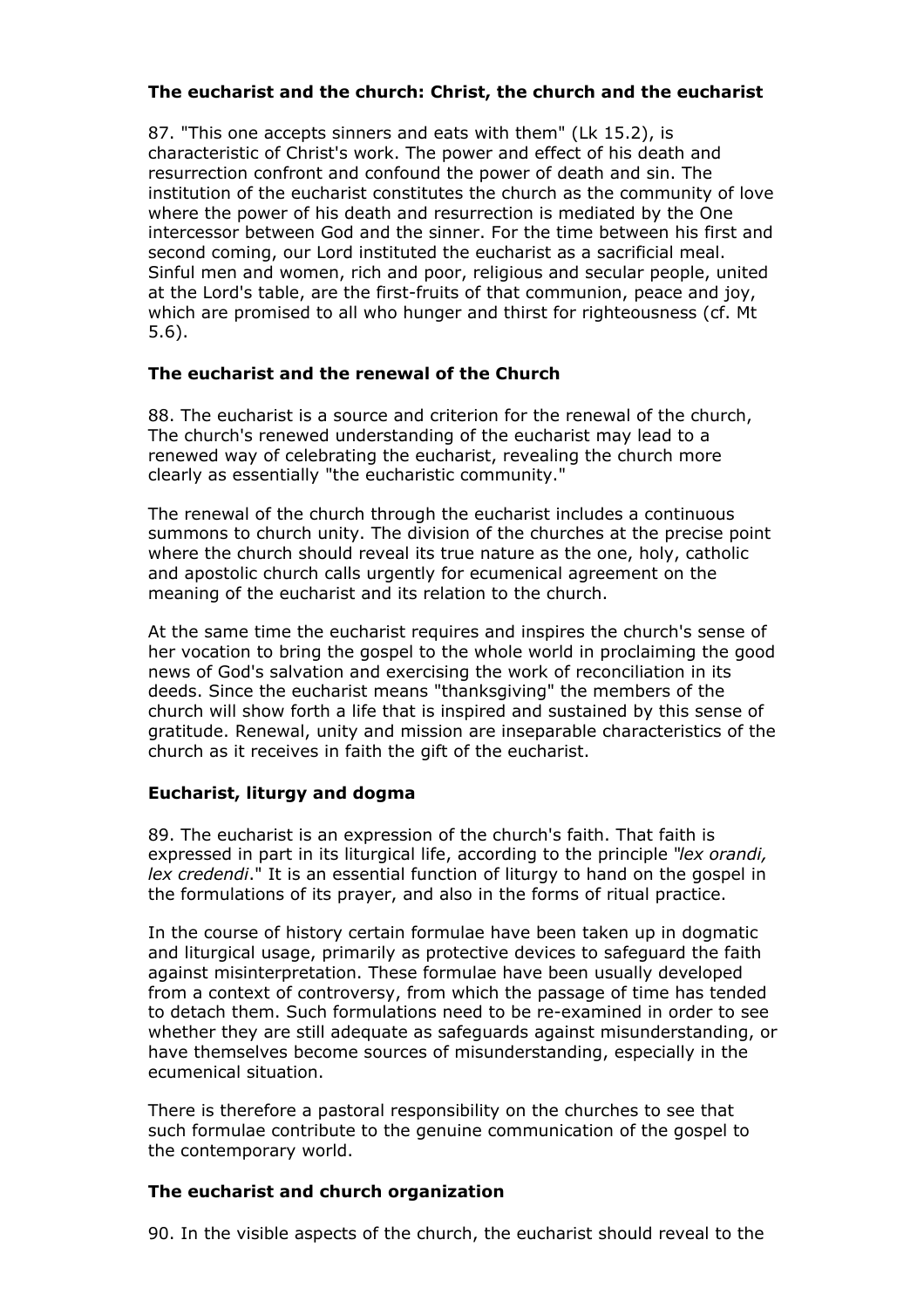world the authentic reality of the church. Similarly, the eucharist should continually empower the church to recall itself to the vision of that reality. The eucharist thus enables the church both to reveal its true nature to the world, and to shape itself in conformity to that same reality.

As a community of men and women living in the world, the church organizes itself in varying ways in the course of history. This organization of the church's way of life should not obscure the true face of the church, but allow it to be seen in its true being. It is the eucharist which is the source of continuing scrutiny of the organization and life of the church.

In particular, the law of the church should reflect Christ's law of love and freedom. The church's law is not an absolute, but always serves a pilgrim people. One of the functions of that law is to promote the constant renewal of the church in its preaching of the gospel and in its service to mankind. The law of the church must be in harmony with the law of the Kingdom, revealed in the eucharist.

## **General comment**

91. While we are aware of the serious discrepancy between our claims to common theological understanding and our actual practices, we gratefully acknowledge the way our investigations and discussions have resulted in a greater appreciation of the richness in our respective eucharistic doctrines and practices. We believe we have reached a common understanding of the meaning and purpose and basic doctrine of the eucharist, which is in agreement with the Word of God and the universal tradition of the church. We also believe that the way is clearly opening out before us on which remaining misunderstandings and disagreements about the Lord's Supper can be cleared up. The terminology which arose in an earlier polemical context is not adequate for taking account of the extent of common theological understanding which exists in our respective churches. Thus we gratefully acknowledge that both traditions, Reformed and Roman Catholic, hold to the belief in the real presence of Christ in the eucharist; and both hold at least that the eucharist is among other things:

- a memorial of the death and resurrection of the Lord;
- a source of loving communion with him in the power of the Spirit (hence the *epiclesis* in the liturgy), and
- a source of the eschatological hope for his coming again.

# **Lines of investigation**

92. Our dialogue has convinced us of the urgent need to pursue the following questions:

- the constitutive elements of a eucharistic service, especially in view of its relation to certain forms of Christian fellowship, called in some countries "agape-celebrations";
- the use of the eucharist today which grows out of a faithful reflection on the tradition and on the vast changes which typify life today;
- the urgent contemporary pastoral questions of mutual eucharistic hospitality.

Study of these questions should take into account

- the rich connotations of memorial (*anamnesis*);
- the biblical and patristic "non-dualist" categories;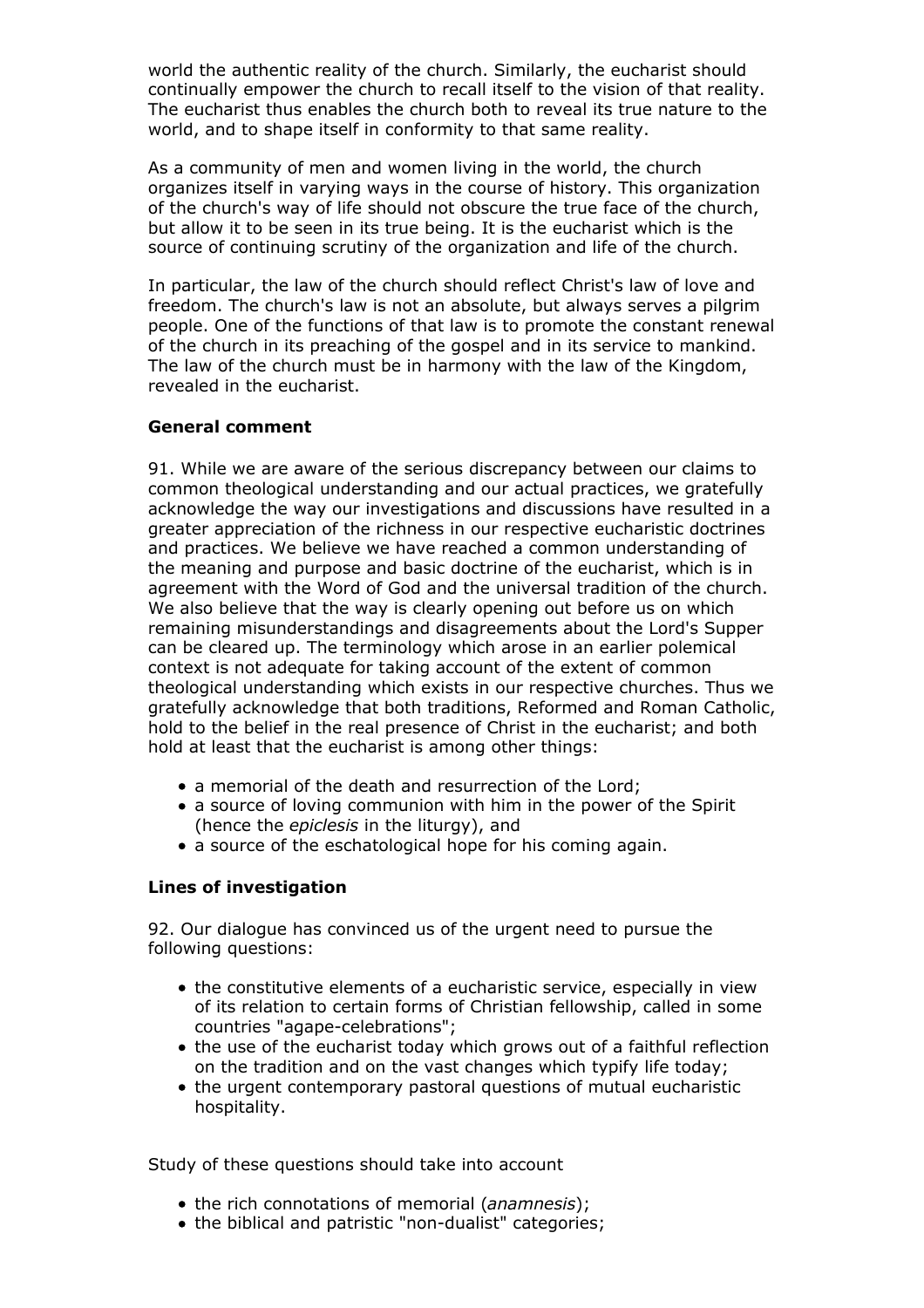- the false antinomies which can be corrected by a study of such themes as "body, person, presence, spiritual";
- the question of the proper role of the ordained ministry in the celebration of the eucharist.

## **On ministry**

93. The church bases its life on the sending of Christ into the world and the sending of the Holy Spirit that men and women may be joined to Christ in his service; its authority is inseparable from its service in the world which is the object of God's creative and reconciling love. As servants of their servant Lord, ministers of the church must serve the world with wisdom and patience. Without lively personal discipleship, there can be no credible exercise of office. At the same time, those who bear office in the church must adhere to the promise that the Lord determines to build up his community even through imperfect servants. Our common effort at a deeper common understanding of the nature of ministry in the church has also to be motivated by concern for the service of the church in the world.

## **Apostolicity**

94. The whole church is apostolic. To be an a apostle means to be sent, to have a particular mission. The notion of mission is essential for understanding the ministry of the church. As Christ is sent by the Father, so the church is sent by Christ. But this mission of the church has not simply a Christological reference. The sending of Christ and the equipment of the church in his service are also works of the Holy Spirit. The mission of the Holy Spirit belongs to the constitution of the church and her ministry, not merely to their effective functioning. Too often, imbalances in theologies of the ministry are the result and sign of an insufficiently trinitarian theology. It is by the power of the Spirit that the Lord sustains his people in their apostolic vocation. This power manifests itself in a variety of ways which are *charismata* - gracious gifts of the one Spirit (cf. 1 Cor 12.4 ff.). Guided by and instrumental to the work of God in this world, the church has a charismatic character.

95. The church is apostolic because it lives the faith of the original apostles, continues the mission given by Christ to them, and remains in the service and way of life testified to by those apostles. The canonical scriptures are the normative expression of this apostolicity. It is within the normative expression of this apostolicity contained in the New Testament that a witness is given to the special ministry given by Christ to the Twelve, and to Peter within that circle of Twelve.

96. The extension of Christ's ministry, including his priestly office, belongs to all members of his body (cf. 1 Pet 2.5-9). Each member contributes to that total ministry in a different fashion; there is distribution of diverse gifts (cf. 1 Cor 12.4-11), and every baptized believer exercises his or her share in the total priesthood differently. This calling to the priesthood of all those who share in the body of Christ by baptism does not mean that there are no particular functions which are proper to the special ministry within the body of Christ.

## **Special ministry**

97. Within apostolicity in general there is a special ministry to which the administration of Word and Sacrament is entrusted. That special ministry is one of the charismata for the exercise of particular services within the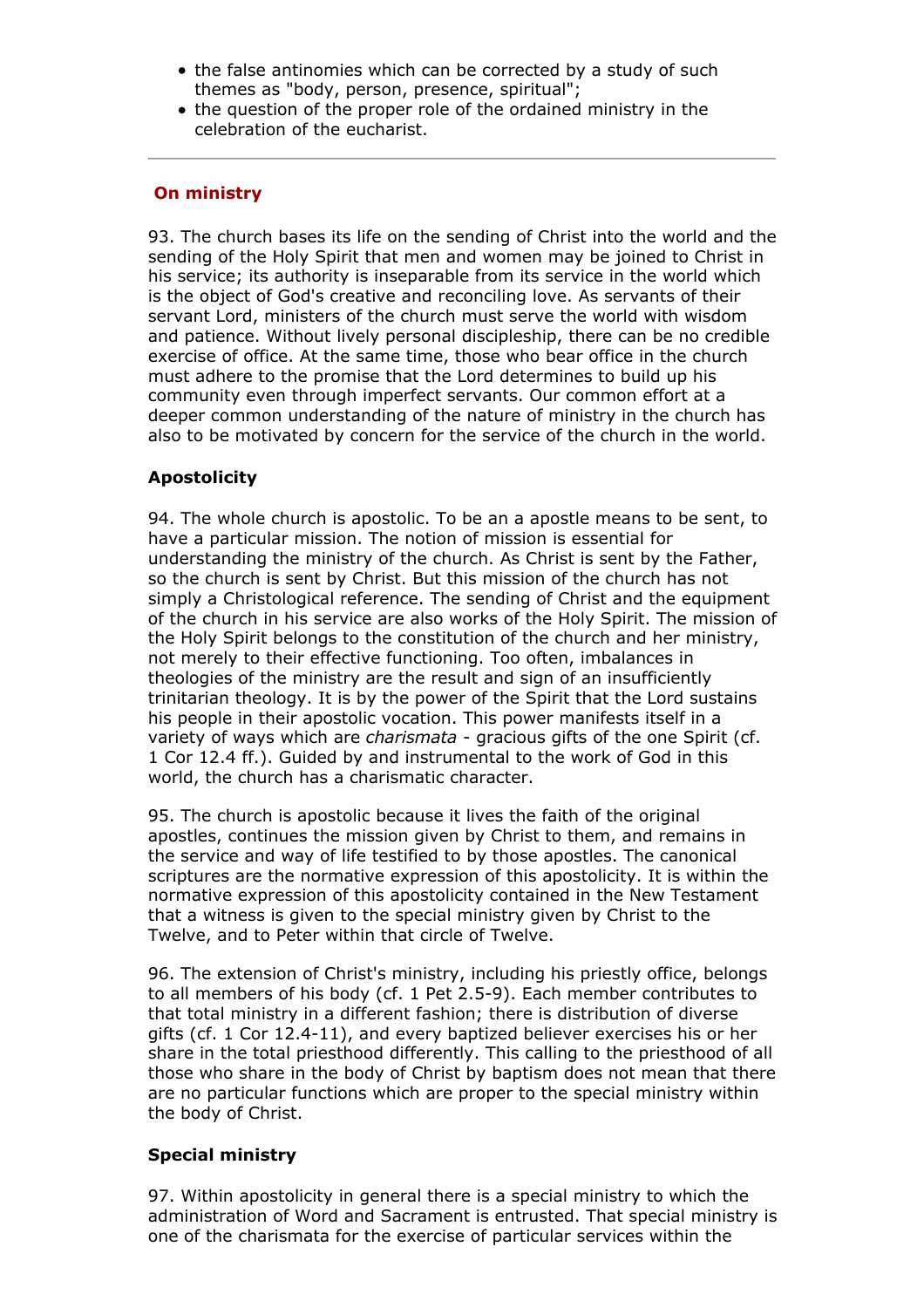whole body. Ordination, or setting apart for the exercise of these special services, takes place within the context of the believing community. Hence, consultation with that community, profession of faith before that community, and liturgical participation by that community belong to the process of ordination. This is important to underline because we need to go beyond an understanding of ordination which suggests that those consecrated to the special ministry are given a *potestas* and derive a dignity from Christ without reference to the believing community.

98. The liturgical validation at the time of the act of ordination includes the invocation of the Holy Spirit ("*epiclesis*") with the laying on of hands by other ordained ministers. The invocation of the Holy Spirit is a reminder of the essential role which the doctrine of the Trinity must fulfil in any balanced understanding of the ministry. It gives proper weight both to Jesus Christ's historical and present action and to the continual operation of the Holy Spirit. The laying on of hands is an efficacious sign which initiates and confirms the believer in the ministry conferred. It is not the community which produces and authorizes the office but the living Christ who bestows it on the community and incorporates this office into its life.

99. The continuity of this special ministry of Word and Sacrament is integral to that dimension of Christ's sovereign and gracious presence which is mediated through the church. The forgiveness of sins and call to repentance are the exercise of the power of the keys in the upbuilding of the church. This power Christ entrusted to the apostles with the assurance of his continued presence to the end of the age. The apostolic continuity depends not only on Christ's original commission but also on his continual call and action.

## **Apostolic succession**

100. There are several senses of "apostolic succession"; but when it is taken in its usual meaning to refer to the continuity of the special ministry, clearly it occurs within the apostolicity which belongs to the whole church. Reformed and Roman Catholic both believe that there is an apostolic succession essential to the life of the church, though we locate that succession differently (see below). We agree that no one assumes a special ministry solely on personal initiative, but enters into the continuous special ministry of Word and Sacrament through the calling of the community and the act of ordination by other ministers.

101. Apostolic succession consists at least in continuity of apostolic doctrine; but this is not in opposition to succession through continuity of ordained ministry. The continuity of right doctrine is guarded by the application of Holy Scripture and transmitted by the continuity of the teaching function of the special ministry. As with all aspects of the church's ministry, so with the particular case of apostolic succession: it requires at once a historical continuity with the original apostles and a contemporary and graciously renewed action of the Holy Spirit. The church lives by the continuity of the free gift of the Spirit according to Christ's promises, and this excludes a ritualistic conception of succession, the conception of mechanical continuity, a succession divorced from the historical community.

## **Episkope and collegiality**

102. We agree that the basic structure of the church and its ministry is collegial. When one is consecrated to the special ministry, one accepts the discipline of being introduced into a collegial function which includes being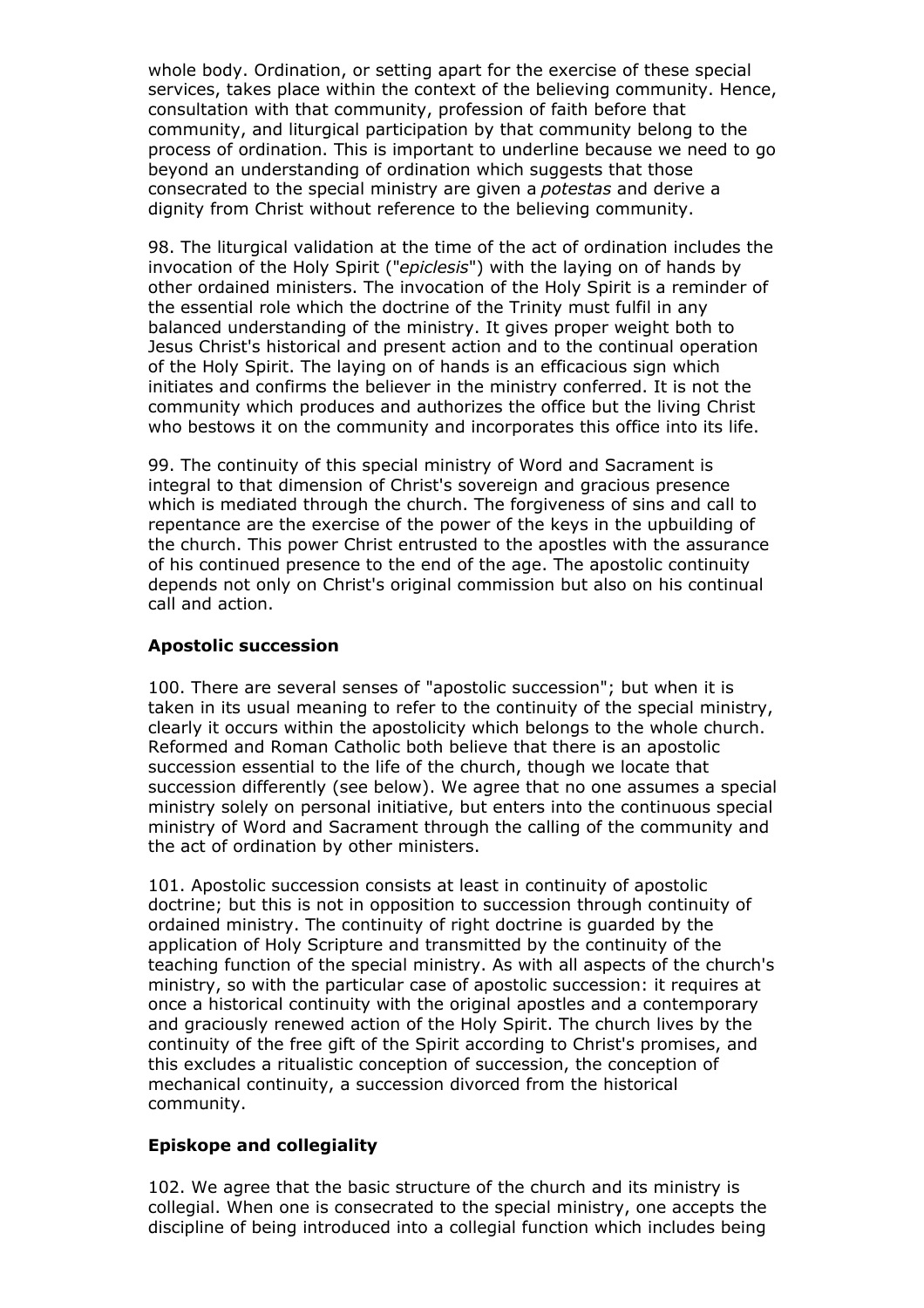subject to others in the Lord and drawing on the comfort and admonition of fellow ministers.

This "collegiality" is expressed on the Reformed side by the synodical polity, and, on the Roman Catholic side, by the episcopal college, the understanding of which is in process of further development. In the Reformed polity, the synod functions as a corporate episcopacy, exercising oversight of pastors and congregations. We consider it would be worthwhile to investigate in what ways the diverse functions of the Reformed office of elder could be further developed in a modern form and made fruitful in the life of the church.

We agree that the collegial structure must be expressed in different ways in different times and we have to be sensitive to the pluriformity of charismata. This principle of collegiality is not to be limited to the level of the synods, and in the Roman Catholic Church not to the episcopal college, neither to clergy only, but to be realized at all levels of church life. The vision of "Sobornost" may be a help here.

## **Different emphases within both traditions**

103. There are theological positions on the ministry which cut across confessional loyalties; different emphases are present in both traditions and are not as sharply to be sorted out along denominational lines as has been commonly thought. Some emphasize the "over-againstness" of the Spirit and structure; some emphasize the Spirit's work to shape and animate structure. One position more less deplores the restriction of apostolic succession, for example, to institutionalization by means of what it takes to be mere continuity of laying on of hands. Another position more or less rejoices in that institutionalization as another instance of Christ's mediating his gracious presence through earthen vessels. Some locate apostolic continuity almost entirely in the succession of apostolic proclamation, while others locate it in an unbroken continuity which also indispensably includes the laying on of hands.

104. Some Reformed see God's fidelity as known mainly through his overcoming the church's infidelity, and in this case tradition is seen as much as betrayal as transmission. Others, including Reformed and Roman Catholic, take a more confident view of the way the church is able, by God's fidelity, to sustain a faithful deliverance of that which was once received. Some see in an application of the analogy of the incarnation to ecclesiology a de-emphasis on the work of the Spirit and the Lordship of Christ over the church. Others see incarnational analogies appropriately applied to the church when set in a trinitarian context which provides for the dynamic of Christ's work through the Holy Spirit. This may mean that one point of convergence is that no one wishes to speak of the church as "extension of Incarnation" but that real divergence occurs among us in the way we use incarnational language about the church.

## **Different emphases between the two traditions**

105. The divergences which do exist between Roman Catholic and Reformed doctrines of the ministry often arise less from conceptions which are objectively different than from differences of mentality which lead them to accentuate differently elements which are part of a common tradition. In any event, there are differences of doctrine which lie behind the varied ways ministerial office is dealt with in the Reformed and the Roman Catholic perspectives. We are not to minimize the way the doctrinal differences have been shaped in part by particular cultural, sociological,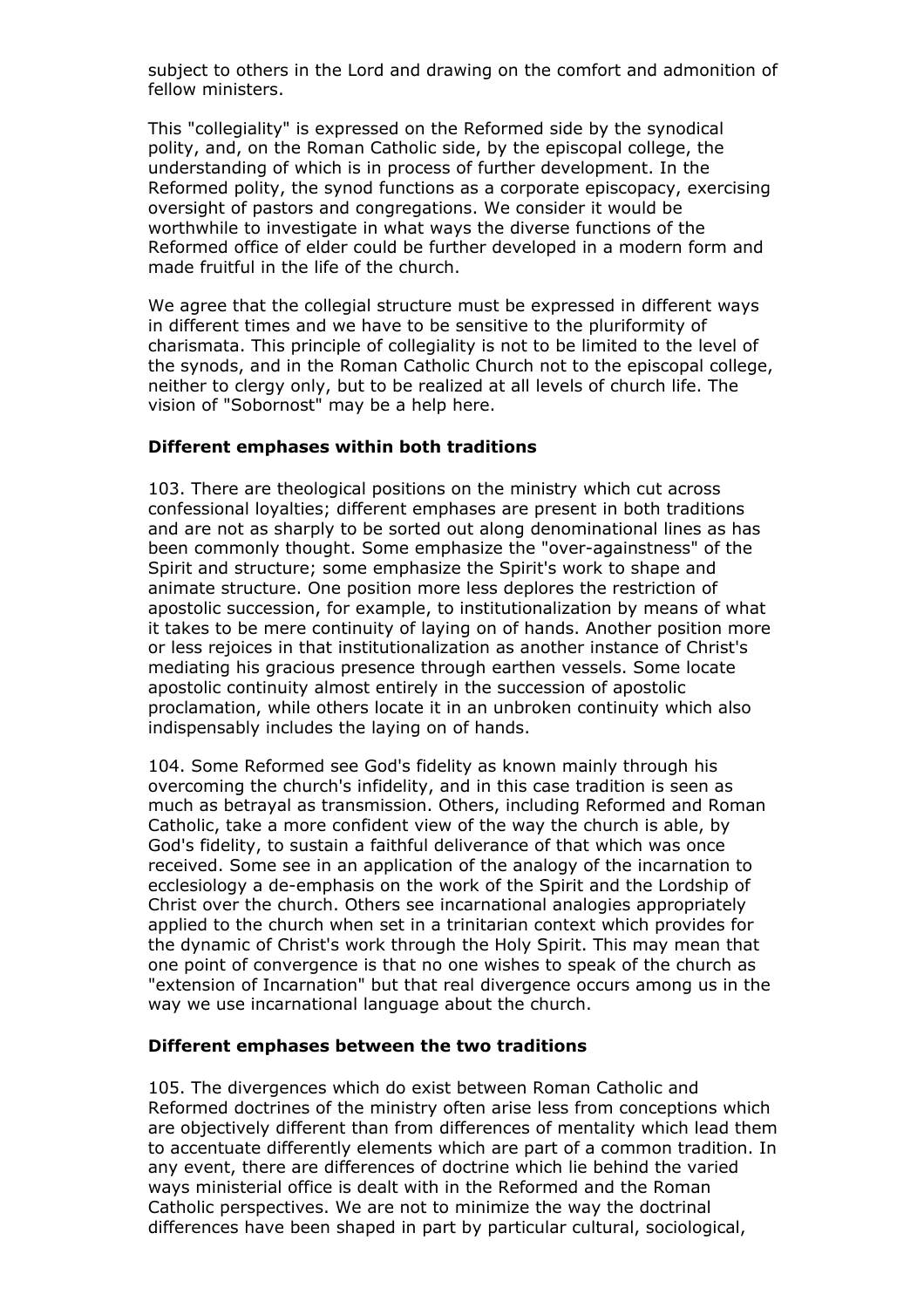economic factors as well as different nuances of spirituality.

106. Both Roman Catholic and Reformed theology are particularly aware of the importance of the structure of the church for the fulfilment of its commission. The Roman Catholic Church, in this regard, has derived a predominantly hierarchical ordering from the Lordship of Christ, whereas, from the same Lordship of Christ, the Reformed Church has decided for a predominantly presbyterial-synodical organization. Today both sides are taking a fresh look at the sense of the church as it appears in images of the early church.

107. There is a difference in the way each tradition approaches the question of how far and in what way the existence of the community of believers and its union with Christ and especially the celebration of the eucharist necessitates an ordained office-bearer in the church. In how far does the institutional connection with the office of Peter and the office of bishop belong to the regularly appointed ministry in the church? For Roman Catholics, connection with the Bishop of Rome plays a decisive role in the experience of catholicity. For the Reformed, catholicity is most immediately experienced through membership in the individual community. When it comes to the relation between ministry and sacrament, the Roman Catholics find that the Reformed minimize the extent to which God, in his plan for salvation, has bound himself to the church, the ministry and the sacraments. The Reformed find that too often Roman Catholic theology minimizes the way the church, the ministry and the sacraments remain bound to the freedom and the grace of the Holy Spirit.

## **Open questions**

108. As with our dialogue about the eucharist, so with our dialogue about ministry we have come to recognize some continuing questions which we face in common. These questions confront both traditions and we need each other in the future to come to an even fuller understanding of ministry.

- How essential are the distinctions of rank within the ministry? What theological significance is to be assigned to the distinction between bishop, priest and deacon? Can it be said that in many cases the ordained pastor exercises the episcopal office?
- What closer definition can we give to the tension between office and charisma?
- How are we to define more closely the relation between office and priesthood which has traditionally been very differently understood in the different churches?
- Does the distinctive feature of the office consist in the role of president, understanding this presidency not as a title of honour but rather as a ministry for the upbuilding of the church: as leadership, proclamation, administration of the sacraments?
- On the other hand, how do we view the tendency to make the task of leadership and administration independent of the actual exercise of preaching and administering the sacraments?
- What place is there for a real theological understanding of the ministry between the Western emphasis on legal organization and the Eastern emphasis on the relationship to liturgy?
- How are we to understand the principle of corporate leadership of the congregation as developed in the Reformed tradition, and how is the relation between pastors and elders to be ordered?
- 109. What is the meaning of the laying on of hands: mission, transfer